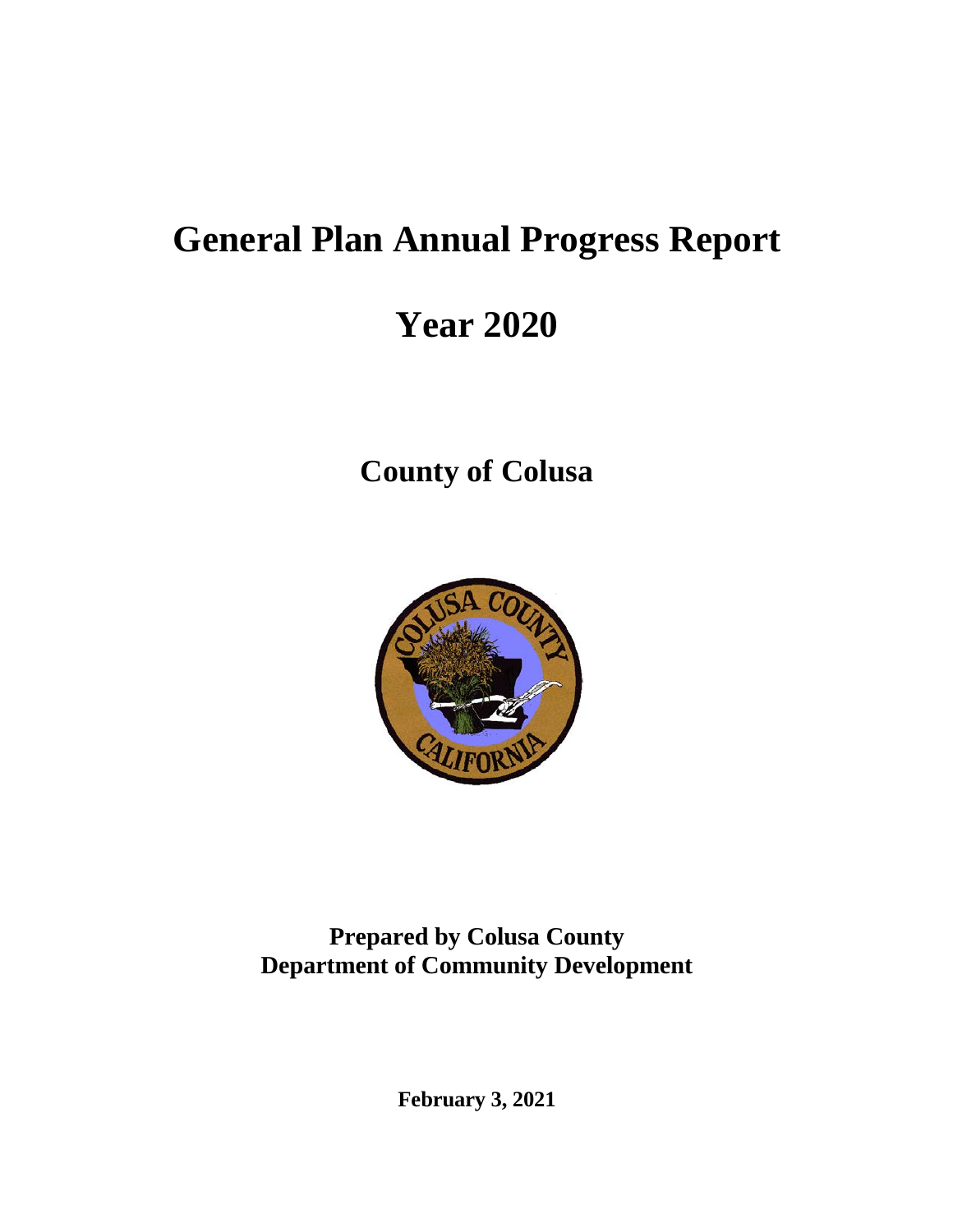### **Table of Contents**

|                | Page |
|----------------|------|
| $\mathbf{I}$ . |      |
| II.            |      |
| III.           |      |
|                |      |
|                |      |
|                |      |
|                |      |
|                |      |
|                |      |
|                |      |
|                |      |
|                |      |
|                |      |
|                |      |
| IV.            |      |
| V.             |      |

| Appendix A Government Code Section 65400                            |
|---------------------------------------------------------------------|
| Appendix B Housing and Community Development Annual Housing Element |
| Progress Report Forms (Attached)                                    |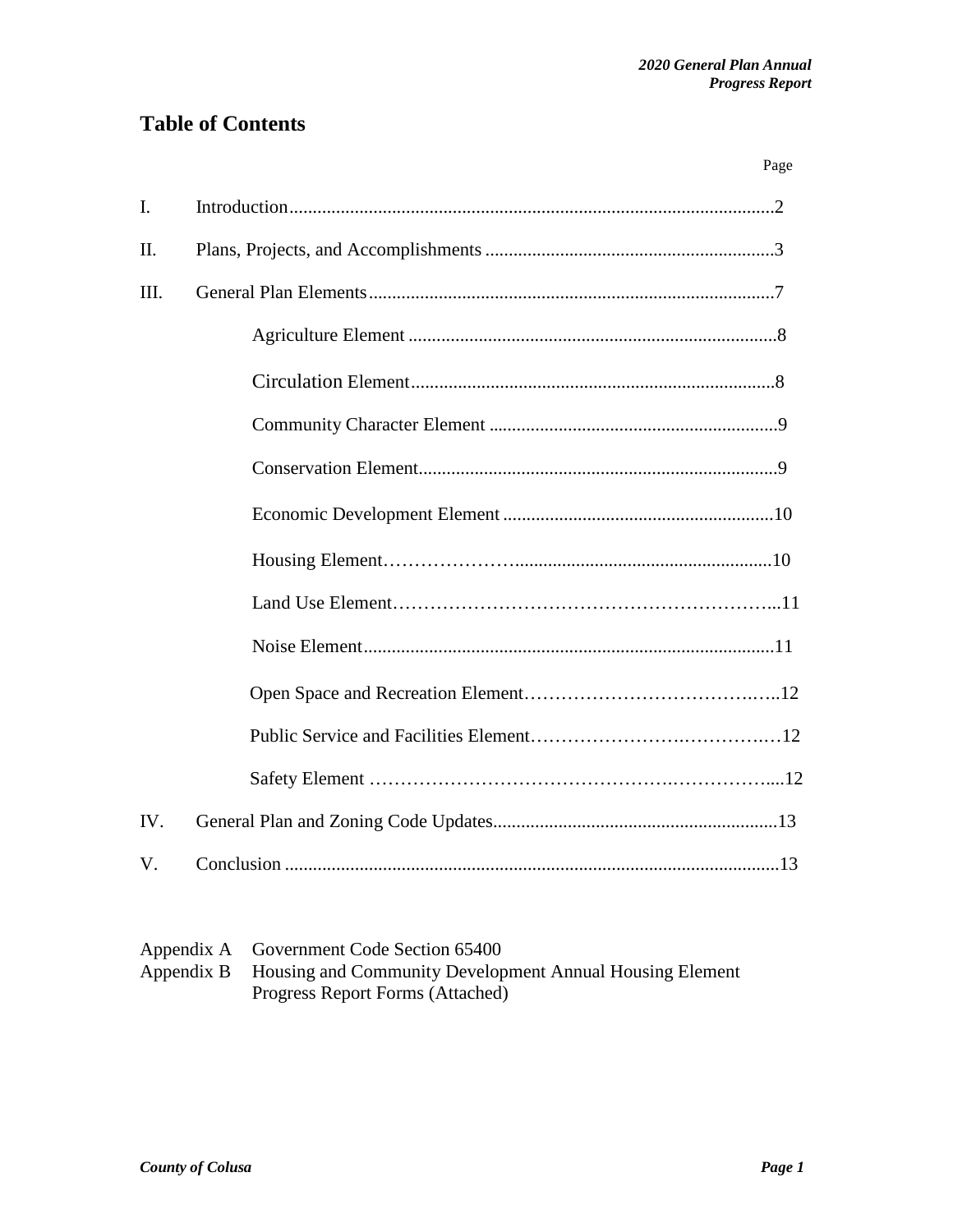### **I. Introduction**

This report has been prepared pursuant to the requirements of Government Code Section 65400. Guidance for preparation of the report is provided by the Governor's Office of Planning and Research (OPR)<sup>1</sup>.

The purpose of the document is to report on Colusa County's progress in implementing its General Plan. The document was provided to the Planning Commission and Board of Supervisors for their review on February 3, 2021 and March 16, 2021 respectively, and will be submitted to OPR and the Department of Housing and Community Development following the Board's March 16, 2021 review.

### **Background**

The County adopted a comprehensive update to the General Plan on July 31, 2012. The planning process for the update took several years, many public hearings and meetings, and substantial effort on the part of staff, the Board of Supervisors, the Planning Commission, local organizations, interest groups, and the general public.

The Plan replaced, reformatted, and updated the County's General Plan in its entirety. In addition to the many working documents, staff reports, and outreach materials, the Plan resulted in the following major documents that are utilized on a day-to- day basis in the County's planning processes:

- Background Report
- Issues and Opportunities Report
- Land Use and Circulation Diagrams
- Environmental Impact Report (EIR)

The policy document and diagrams are available on the County's website at the following link: [https://www.countyofcolusa.org/index.aspx?NID=137.](https://www.countyofcolusa.org/index.aspx?NID=137)

### **Informational Document**

This document is a reporting document, and does not create or alter policy. The content is provided for informational purposes only, and is exempt from the requirements of the California Environmental Quality Act (CEQA) per Guidelines Section 15306, Information Collection.

<sup>&</sup>lt;sup>1</sup> General Plan Annual Progress Report Guidance. State of California, Governor's Office of Planning and Research, State Clearinghouse and Planning Unit. Revised July 11, 2007. Refer t[o](http://opr.ca.gov/docs/GP_APR_Guidance_2007.pdf) [http://opr.ca.gov/docs/GP\\_APR\\_Guidance\\_2007.pdf](http://opr.ca.gov/docs/GP_APR_Guidance_2007.pdf)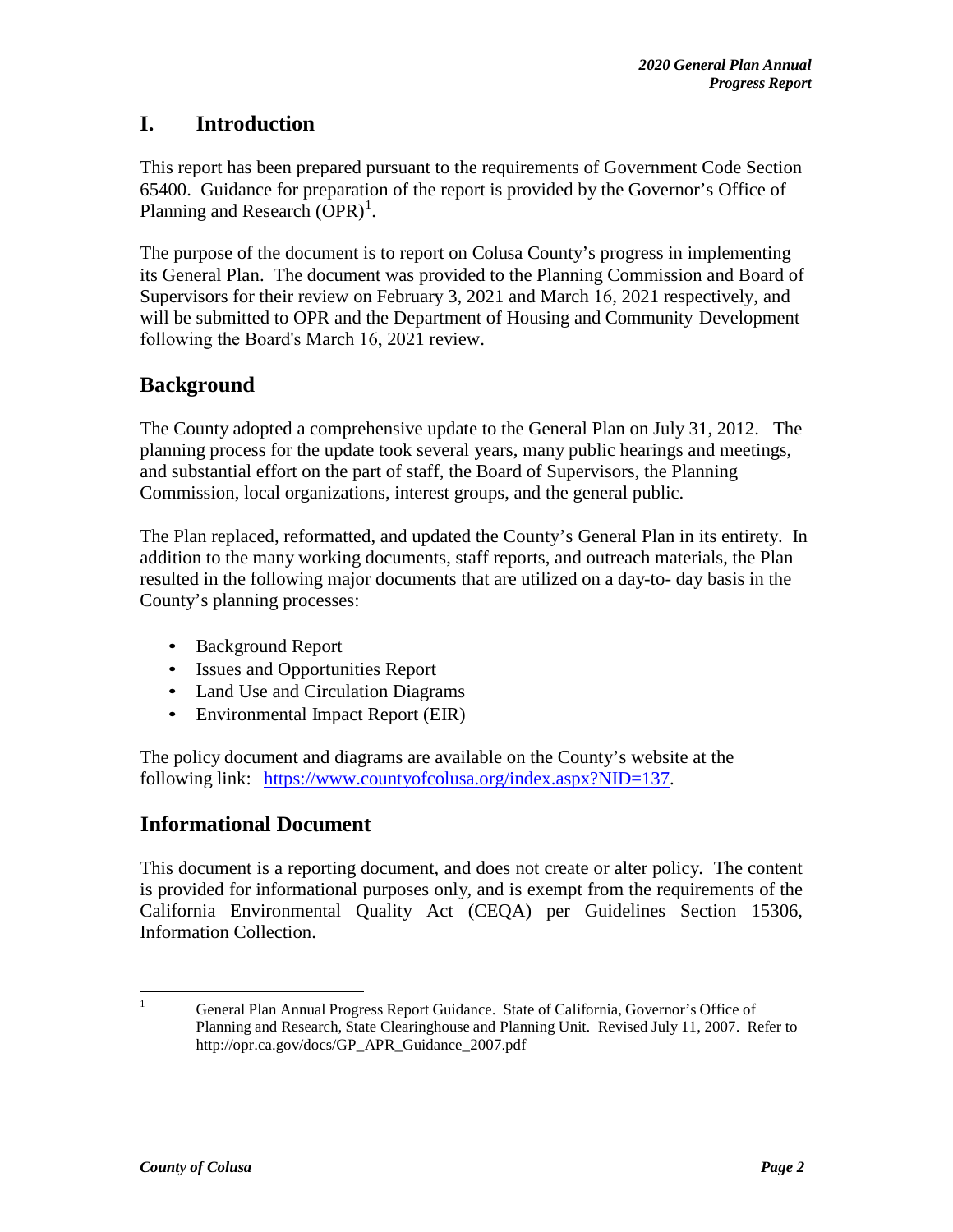### **Organization**

After the previous introductory section, a summary of projects and issues addressed in the last year is provided, and then each General Plan element is addressed. Following these topics, the County's continuing efforts to address minor implementation issues, compliance activities, and changes in state law requiring updates to the General Plan and Zoning Ordinance are addressed. Appendix A includes Government Code Section 65400. Appendix B includes the HCD reporting forms.

### **II. Plans, Projects, and Accomplishments**

During 2020 the County processed numerous projects and participated in a variety of planning programs. The following summaries provide a brief overview of these projects and programs, and are not intended to be exhaustive.

### **Building Permits**

The Building Unit of the Community Development Department received 440 building permits application in 2020. Total valuation of these projects was some \$28,723,748 which generated nearly \$325,145 in fees. Building permits were issued for 20 new singlefamily homes and eight modular homes, which had a total valuation of \$8,469,900. Permits for 47 home additions were submitted which had a total valuation of nearly \$1,409,500. Applications for 18 new commercial buildings were submitted with a total valuation of \$7,048,805. In addition, 12 permits for agricultural buildings were applied for with an estimated value of \$2,160,900. In 2020, solar system permits were the greatest number of permit applications submitted. These 85 permits had a value at just over \$5,556,700 million and generated over \$71,688 in fees.

### **Planning Projects**

The Planning Unit processed a variety of planning projects during 2020, including Use Permits, Minor Use Permits, Administrative Permits, Tentative Parcel Maps, Lot Line Adjustments, a General Plan and Zoning Amendments, a Special Project and associated environmental analysis and CEQA documents. The breakdown in applications received is as follows:

- $\geq 3$  Use Permits
- $\geq 2$  Minor Use Permits
- $\geq 12$  Administrative Permits
- $\triangleright$  6 Tentative Parcel Maps
- $\geq 1$  Tentative Subdivision Map
- $\geq 19$  Lot Line Adjustments
- $\geq 1$  General Plan Amendment
- $\geq 1$  Zoning Amendment
- $\geq 2$  Minor Variances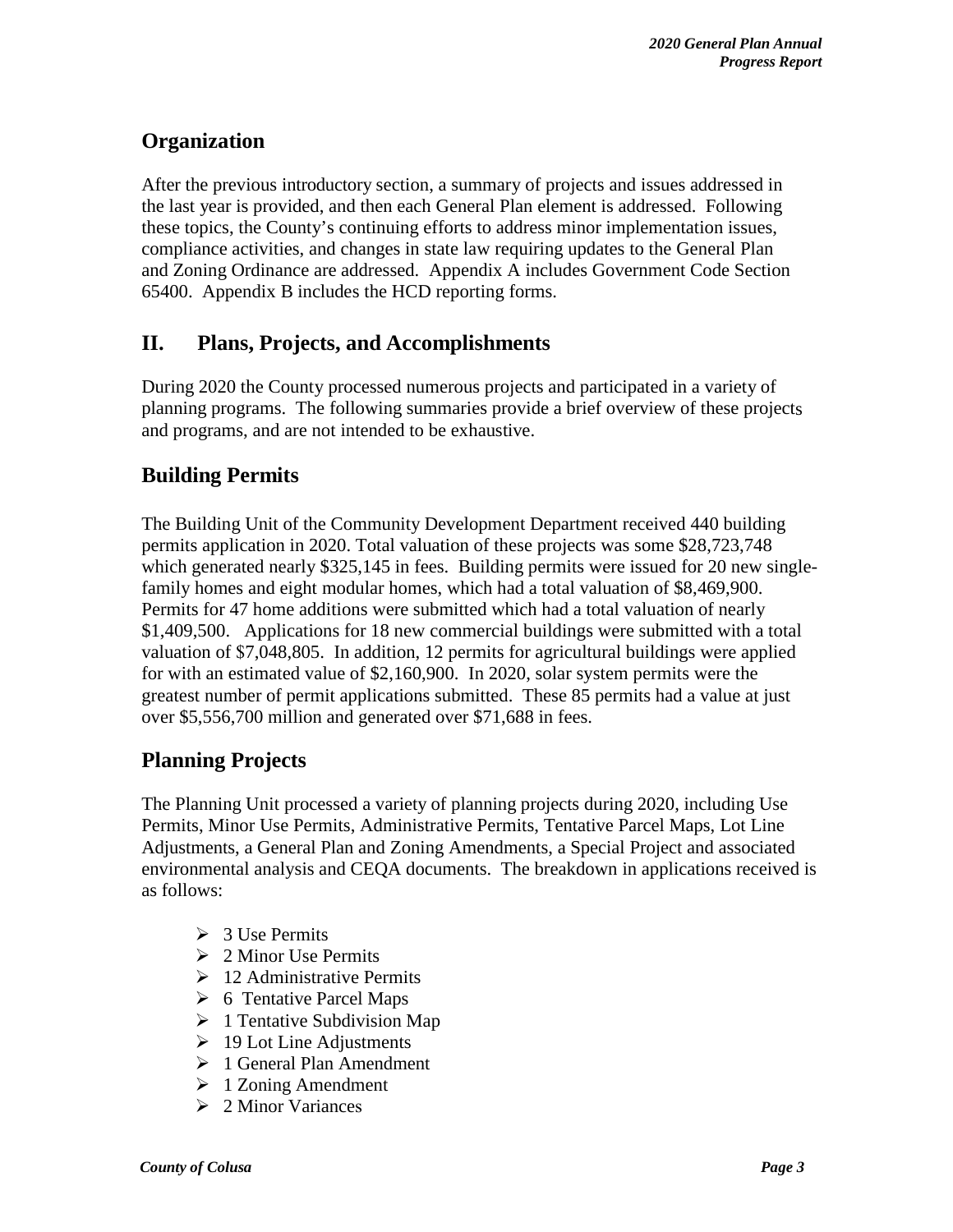$\triangleright$  1 Variance

In addition, 11 zoning violations were logged with 40% of those violations reaching a satisfactory resolution. Please note that these numbers do not include building or environmental health violations.

During the past year, the following planning applications were heard before the Planning Commission:

- $\geq 1$  Use Permit
- $\triangleright$  6 Tentative Parcel Maps
- 2 General Plan Amendments (see Section IV for the Housing Element GPA)
- $\geq 1$  Zoning Amendment
- $\triangleright$  1 Variance

Of the projects heard by the Planning Commission, the General Plan Amendment/Zoning Amendment was sent to the Board of Supervisors with a recommendation of approval and the Board approved the applications.

### **Projects Reviewed During 2020**

The following applications were reviewed by the Planning Commission and/or Board of Supervisors during the past year:

*Tentative Parcel Map #19-11-1, Todd Kalfsbeek –* Application for a Tentative Parcel Map to divide a 99 $\pm$ acre property into Parcel #1-40+-acre parcel and Parcel #2 - 59 $\pm$ acre parcel. The property is zoned Exclusive Agriculture (E-A) and with a General Plan designation of Agriculture General (AG). The property is located approximately 1,600 feet north of the intersection of County Line Road and Emmert Road;

This application was submitted in the 2019, but approved 2020 due to standard processing time lines. The majority of processing and approval occurred in the 2020.

*Result*: The Planning Commission approved the Tentative Parcel Map with findings and conditions.

*Tentative Parcel Map #20-02, Thomas Armstrong* – Application for a Tentative Parcel Map to divide  $800\pm$  acre property into Parcel 1-160 $\pm$  acres and a Designated Remainder - $640\pm$  acres. The property is zoned Exclusive Agriculture (E-A) and with a General Plan designation of Agriculture General (AG). The project site is located approximately one mile south of the intersection of State Route 45 and Tule Road and approximately 3.5 miles southeast of the Community of Grimes.

*Result*: The Planning Commission approved the Tentative Parcel Map with findings and conditions.

*Tentative Parcel Map #20-04, Kaelin Farming* – Application for a Tentative Parcel Map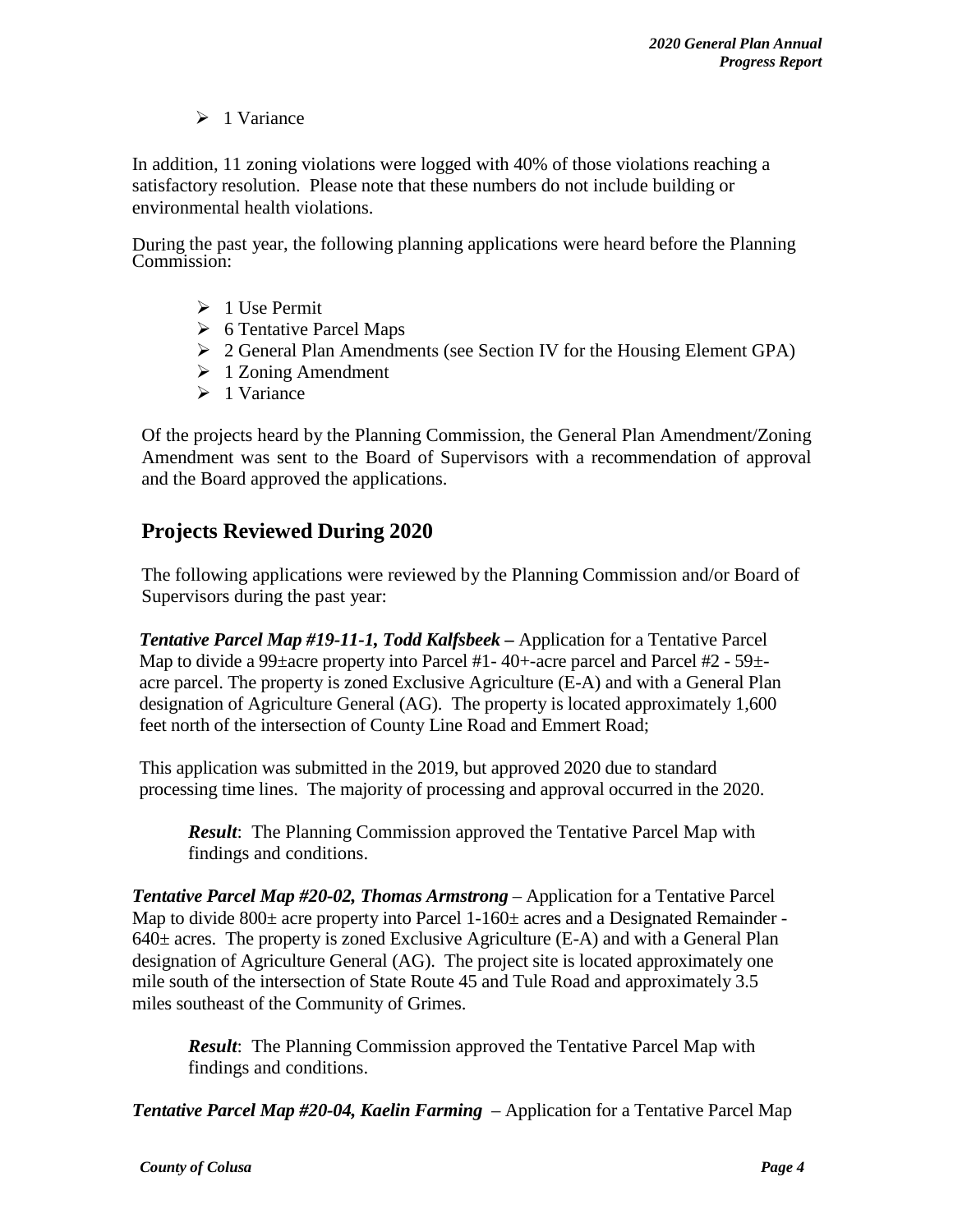to divide a  $325\pm$  acre into eight approximately 40+ parcels The property is zoned Exclusive Agriculture (E-A) and with a General Plan designation of Agriculture General (AG). The project site is located at 217 Grevie Road approximately one mile north of the intersection of Grevie Road and County Line Road and approximately 5 miles southeast of the Community of Arbuckle.

*Result*: The Planning Commission approved the Tentative Parcel Map with findings and conditions.

*General Plan Amendment #20-01and Zoning Amendment #20-01, Colusa County –* A county initiated project to correct mapping errors by amending the General Plan land use designation on approximately 200± acres from Agriculture General (AG) to Resource Conservation (RC) and amend the Zoning land use designation from Exclusive Agriculture (E-A) to Resource Management (R-M) on properties located approximately one half mile north of Tule Road and one quarter mile west of the Colusa Drain. Additionally, the project changed the General Plan designation on approximately  $13\pm$ acres from Resource Conservation (R-C) to Agriculture General (AG) and the Zoning classification changed from Resource Management (R-M) to Exclusive Agriculture (E-A) has frontage on the north side of Tule Road and is just east of the College City Warehouse.

*Result*: The Planning Commission recommended approval to the Board of Supervisors. The Board of Supervisors followed the Planning Commission's recommendation and approved the General Plan Amendment and Zoning Amendment with findings and conditions.

*Use Permit #20-01, Clinton Wills –* Application for a Use Permit for a public storage facility consisting of approximately 15,000 square feet with two 3,200 square foot buildings. The property is zoned Community Commercial (C-2) with a General Plans designation of Commercial (C). The project site is located approximately 130 feet north of the intersection of State Route (SR) 45 and Prince Street on the east side of SR 45, between the Sacramento River and SR 45 in the Community of Princeton

*Result*: The Planning Commission approved the Use Permit with findings and conditions.

*Variance #20-03, Stonyford Community Church-* Application for a Variance to the accessory building side yard setbacks to allow the construction of a 2,925 square foot open air covered pavilion. The project site is zoned Rural Residential (RR-2). The project site is located at 293 Sutter Street in the Community of Stonyford.

*Result:* The Planning Commission approved the Variance with findings and conditions.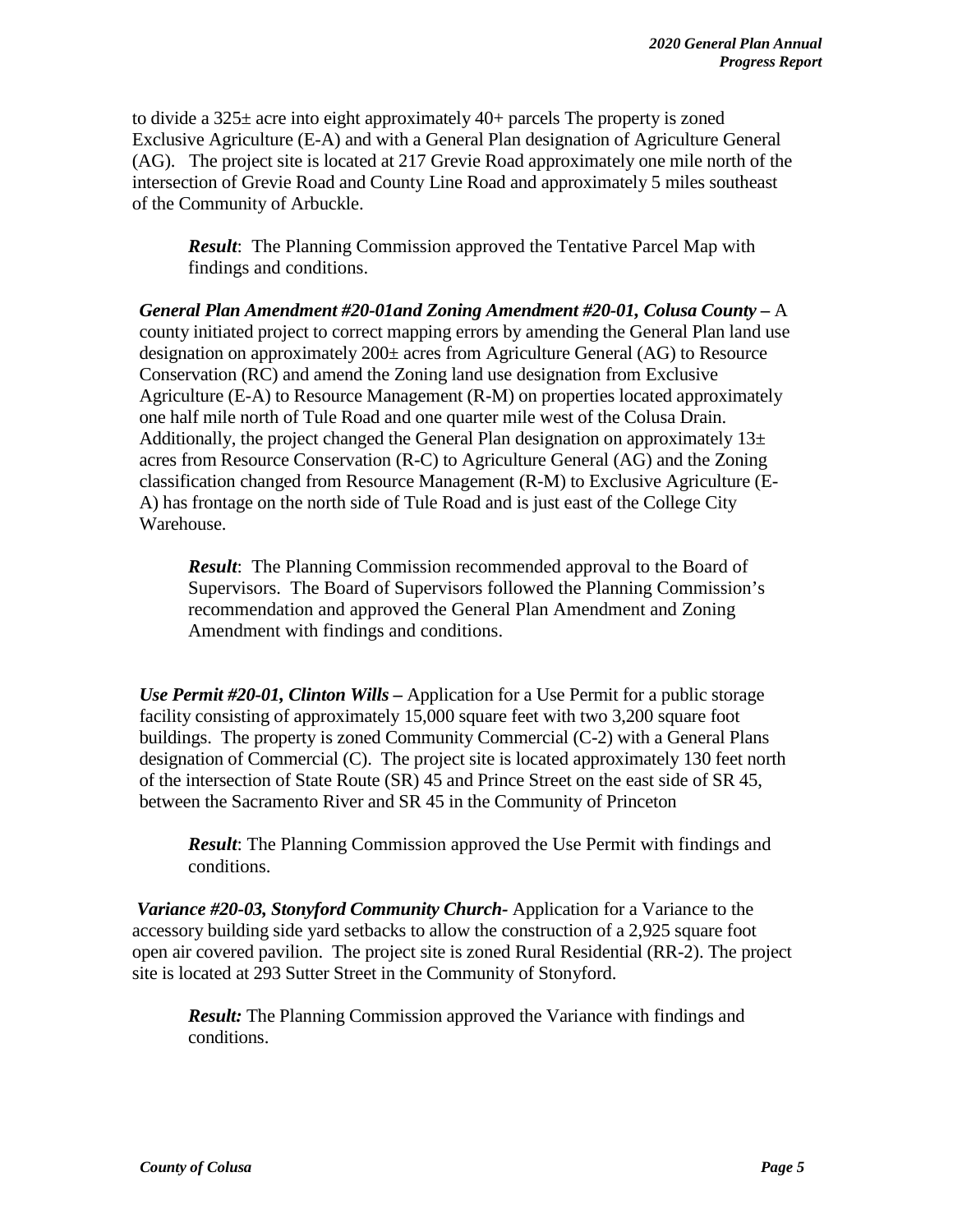*Tentative Parcel Map #20-05 Colusa Industrial Properties* – Application for a Tentative Parcel Map application is to divide an existing  $10<sup>±</sup>$  acre into three parcels including Parcel 1 - 5 $\pm$  acres, Parcel 2 – 2 $\pm$  acres, and Parcel 3 - 3 $\pm$  acres). The property is zoned Heavy Industrial (M-2) and has a General Plan designation of Industrial (I). The project site is located at 2855 Niagara Avenue approximately 2,500 feet northwest of the intersection of State Route 20 and Niagara Avenue. The site is unincorporated area of the City of Colusa within the existing Colusa Industrial Properties

*Tentative Parcel Map #20-06, James Holiday -* Application for a Tentative Parcel Map dividing a to divide an existing  $318 \pm$  acre property into five parcels including Parcel 1 - $48\pm$  acres, Parcel  $2 - 47 \pm$  acres, Parcel  $3 - 107 \pm$  acres, Parcel  $4 - 44 \pm$  acres, and Parcel  $-5.72\pm$  acres. The property is zoned Exclusive Agriculture (E-A) and with a General Plan designation of Agriculture General (AG). The project site is located at northeast corner of County Line Road and Wildwood Road and approximately 5 miles south of the Community of Arbuckle.

*Result:* The Planning Commission approved the Tentative Parcel Map with findings and conditions.

*Tentative Parcel Map #20-07, Jeffrey Miller –* Application for a Tentative Parcel Map to divide an existing  $161\pm$  acre property into two parcels including Parcel 1 - 53 $\pm$  acres and Parcel 2 -  $108\pm$  acre. The property is zoned Exclusive Agriculture (E-A) and with a General Plan designation of Agriculture General (AG). The project site is located at 961 State Route 45 on the southwest corner of the intersection of State Route 45 and Tule Road.

*Result*: The Planning Commission approved the Tentative Parcel Map with findings and conditions.

### **Other Plans and Projects**

The following discussion summarizes other projects that involved significant efforts from the Community Development Department, Planning Unit staff in 2020.

In conjunction with the Geographical Information Systems Division of the Public Works Department staff is updating and maintaining planning shapefiles, layers, and maps on a continuous and as needed basis. This provides staff as well as the public an effective planning tool.

Staff continues to closely monitor the State's cannabis legislation. In 2020, Colusa processed multiple applications to cultivate industrial hemp resulting from code amendments in 2019. There were a total of seven applications for industrial hemp licenses with six being approved. Only two of the six actually cultivated the crop. However, there continues to be interest in the County for the continuing the licensing program and possible expansion of the areas that are allowed for cultivation.

Colusa Industrial Properties filed an application with the Colusa County Local Agency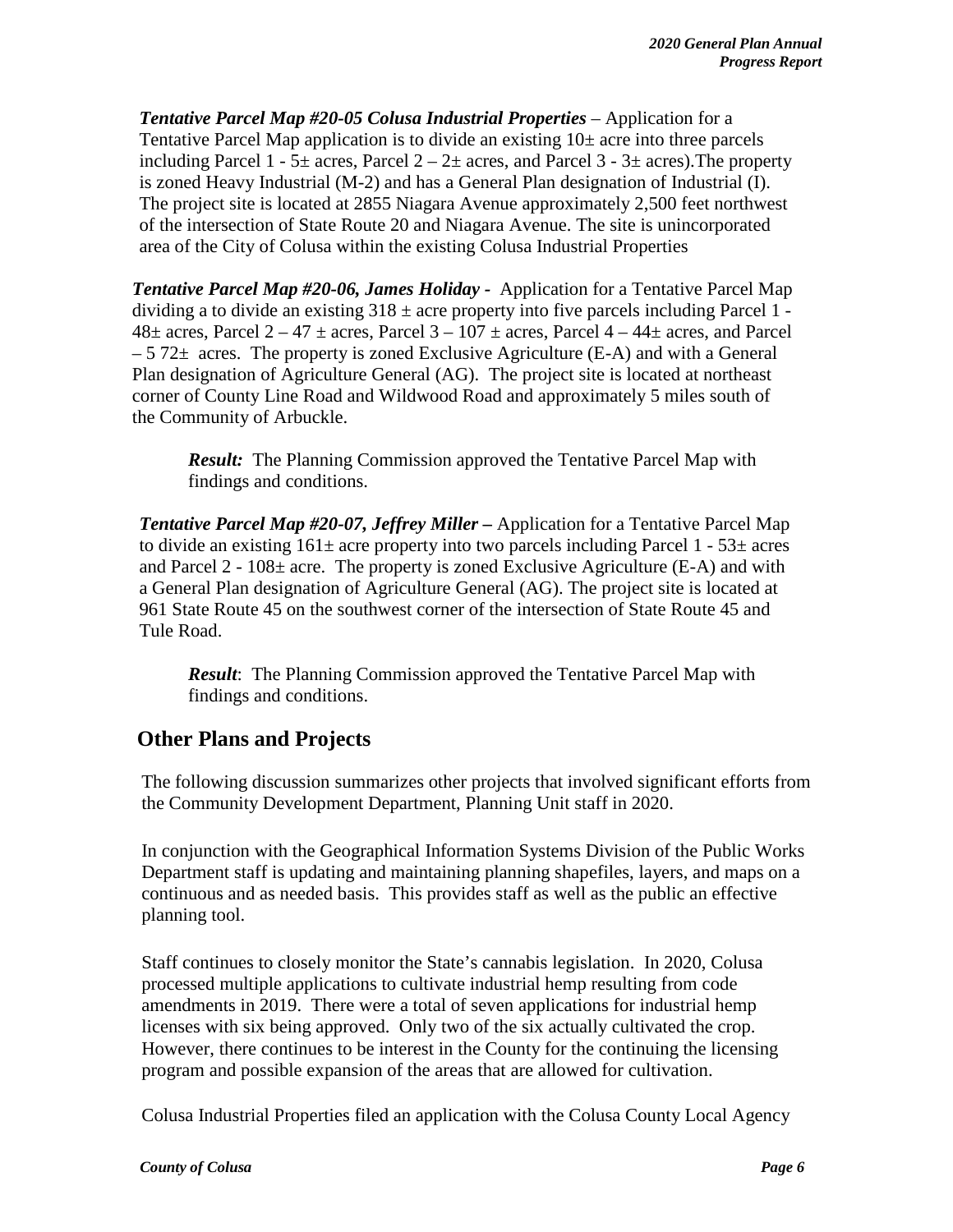Formation Commission (LAFCo) for the annexation of the remaining unincorporated portion of the Industrial Park into the City of Colusa. A Tax Share Agreement for this project with the City of Colusa has been agreed to by both parties. This application will continue to be processed in 2021.

County staff has also been working to update the County's Development Impact Fee schedule. Recognizing issues with the previously adopted Impact Fee Study (2006) in regards to growth assumptions and the amount of fees, the Board temporarily amended the existing fee schedule to help facilitate commercial and industrial development. In 2020, an updated to the County's Development Impact Fee schedule was being developed by consultants and is expected to be finalized in 2021.

The County received \$160,000 grant from the Housing and Job Act (SB 2). The funds were utilized to contract with OpenGov on a permitting software system to assist various departments in the County in streamlining and modernizing their permitting processes. Customers will be able to apply remotely. The software also analyzes data and produces reports. The software will improve customer service, record keeping, and most importantly help facilitate residential development. The new software is scheduled to be on line in the first quarter of 2021.

Community Development staff worked diligently on analyzing and distributing Corona virus Relief Funds to assist small business that were impacted by the pandemic. A total of \$800,000 in grants was distributed given to businesses in Colusa County, City of Colusa, and City of Williams. Service related industries, such as personal care and restaurants, were the most heavily impacted in terms lost revenue. In total, the County awarded 86 grants totaling \$796,769.25 to these small businesses.

The County has secured funding through the Local Early Action Planning (LEAP) Grants Program in the amount of \$65,000. The LEAP funding will be used to hire a consultant to conduct income surveys throughout the unincorporated communities in the County. The income surveys will the utilized to apply for Regional Early Action Planning (REAP) funds up to a maximum of \$182,275 to be used to identify infrastructure constraints and develop infrastructure plans to address these constraints. The over-arching goal of the program is to accelerate housing production. These studies are planned for 2021.

### **III. General Plan Elements**

The General Plan details the County's guiding principles for a variety of planning topics and is the constitution for future development. California Government Code Section 65300 et seq. provides direction and specifications for the content of the General Plan. The following seven elements are required:

- Land Use
- Circulation
- Conservation
- Open Space
- Noise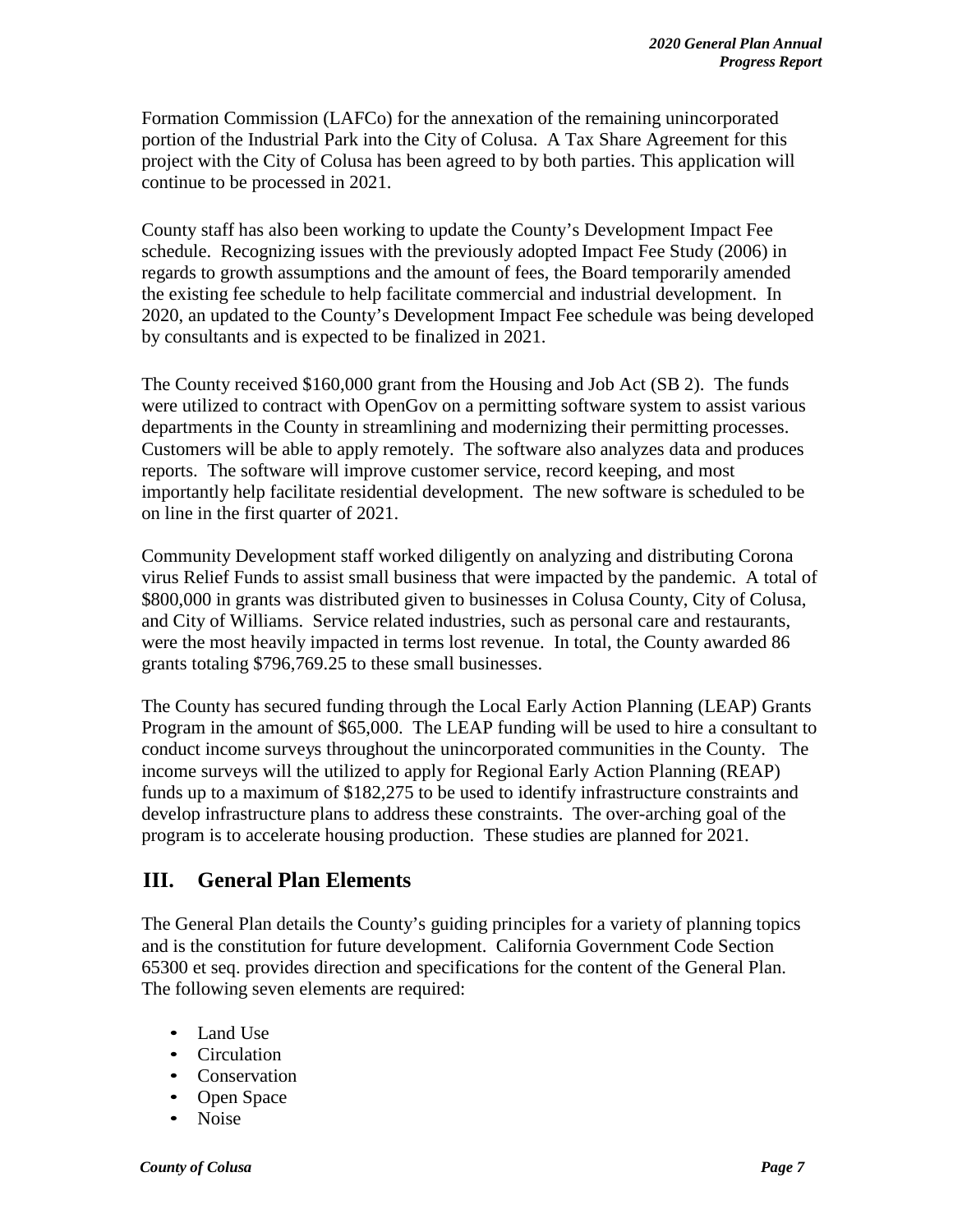- Safety
- Housing

The elements may be combined or renamed, but basic requirements must be included. An agency may adopt any type of optional element, such as an Economic Element, at its discretion. Only the Housing Element must be certified by another agency (i.e., HCD).

The Colusa County General Plan consists of the following Elements:

- Agriculture Element
- Circulation Element
- Community Character Element
- Conservation Element
- Economic Development Element
- Housing Element
- Land Use Element
- Noise Element
- Open Space and Recreation Element
- Public Services and Facilities Element
- Safety Element

Subtopics are included in the elements to meet California's requirements. Based upon the County's adoption of an updated Housing Element in 2020, some updates to other elements of the General Plan, such as the Safety Element, may be required over the course of the next few years.

#### **Agriculture Element**

Agriculture and the related agricultural industries help define the character of Colusa County and are essential to Colusa County's economy. The Agriculture Element sets goals, objectives and policies for the protection of agricultural lands, the expansion of agricultural operations, and to minimize conflicts between agricultural and non-agricultural land uses.

The policies in the Agriculture Element seek to preserve and protect agricultural land and maintain agriculture as the County's most critical land use and resource. By monitoring the conversion of agricultural lands located outside of urban and urban reserve areas to nonagricultural uses utilizing the policies in this element the County is able to ensure the protection of the County's greatest natural asset, its agricultural lands.

The Board of Supervisors has formed an Ad Hoc committee to review the County's existing Williamson Act requirements. It is anticipated that recommendations will be developed for the entire Board's consideration in 2021.

#### **Circulation Element**

Colusa County's preservation of agricultural land and the concentration of growth within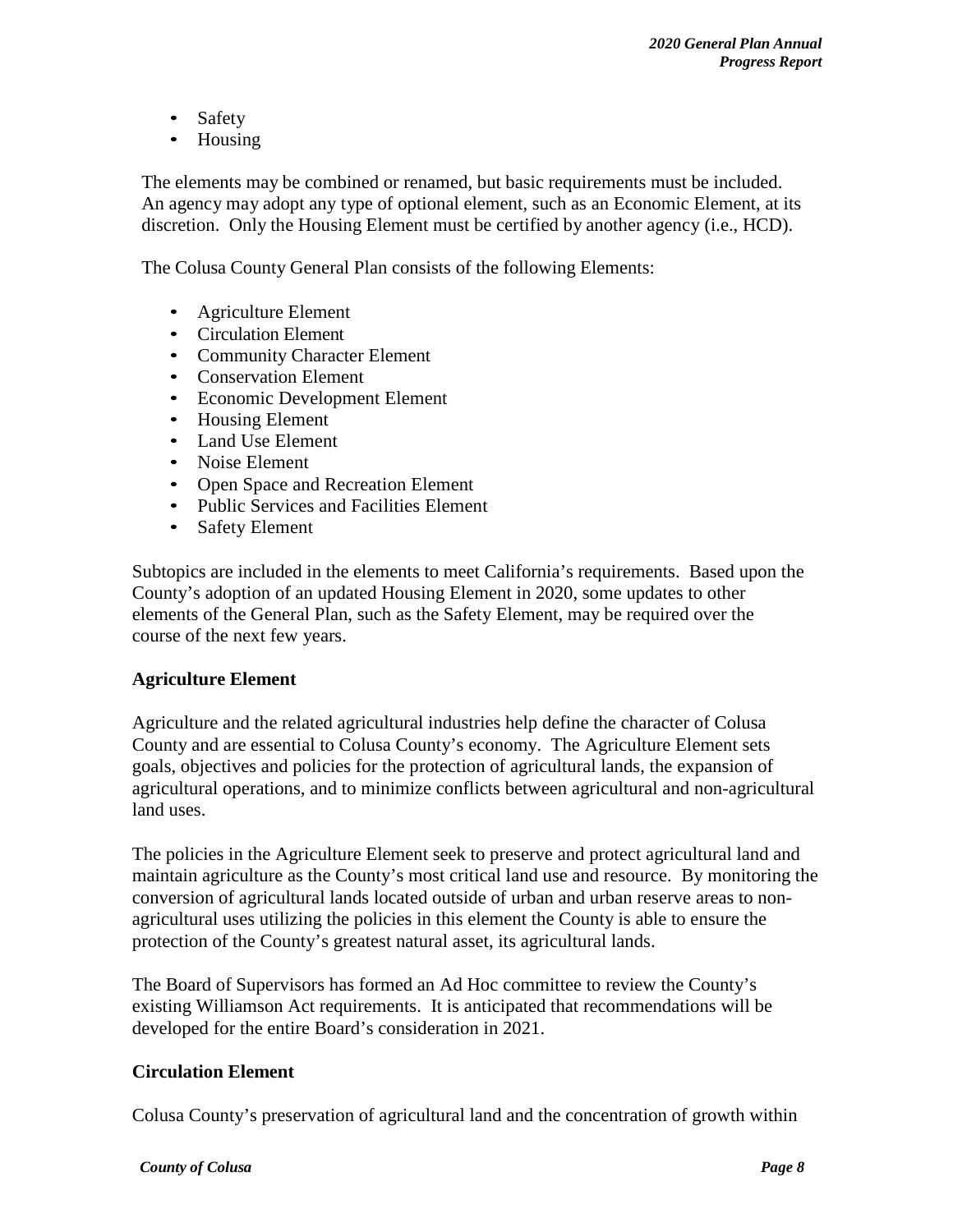established urban areas have created a unique transportation system. Most travel in the County is by automobile on the rural roadway network and mainly serves the small communities and agricultural uses.

The Circulation Element provides policies for decisions concerning the countywide transportation system. This element is closely correlated with the Land Use, Housing, Open Space, Noise, and Safety Elements as well as the Colusa County Regional Transportation Plan.

Projects are reviewed to minimize impacts, provide for parking, and optimize transportation access. When applicable, implementation of appropriate transportation control measures to reduce vehicle miles traveled and traffic congestion are required.

As a Regional Transportation Planning Agency, the Colusa County Transportation Commission continues to work with the cities of Colusa and Williams as well as CalTrans and the US Forest Service to provide and sustain a viable rural public transportation system and is currently in the process of updating its Regional Transportation Plan. The Colusa County Transit Agency continues to provide transit services throughout the County and beyond.

#### **Community Character Element**

The rural character, small-town feel, and quality of life that distinguish the individual unincorporated communities are unique to Colusa County. The Community Character Element builds on the Land Use Element and identifies design characteristics and desired mix of uses with the County's individual communities by identifying the relationship between its residents and the built environment.

The policies in this element ensure the protection of the rural qualities that make Colusa County's communities unique, conserving and enhancing these qualities. Each development project is reviewed to ensure the needs, challenges, and opportunities unique to the individual community are addressed.

With the Sites Reservoir project moving forward General Plan policies are in place that will ensure the community of Maxwell will be able to capitalize on economic development opportunities created by increased visitors while maintaining the character of the community. By emphasizing aesthetic and design standards, the historic character of Maxwell will be maintained while also being the gateway to recreation opportunities in the western portion of the County.

#### **Conservation Element**

Colusa County is home to a wide array of natural resources, waterways, wildlife habitat and historical resources. The Conservation Element addresses the conservation, development and utilization of natural resources which includes forests, soils, rivers and other waters, wildlife, and minerals. Energy conservation, air quality, and the preservation of cultural and historical resources are addressed. Potential impacts on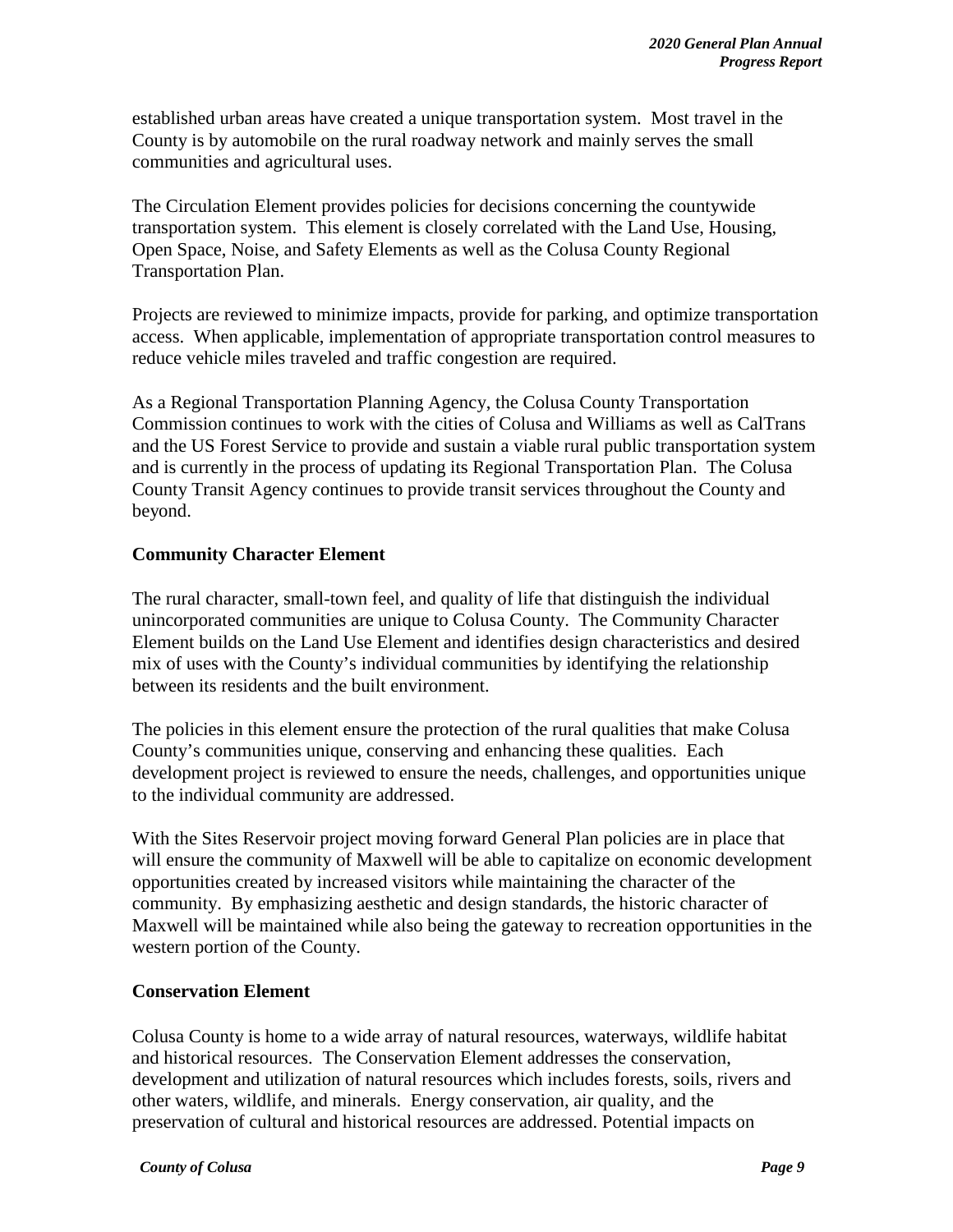biological, cultural, and visual resources are analyzed for projects and programs through environmental review processes.

Mineral resource development is encouraged. The County reviews projects to ensure compliance with the Surface Mining and Reclamation Act (SMARA) and other regulations providing oversight for reclamation plans. Staff inspected two active mines in 2019, Brownstone Quarry and Lovelady Ranch as well as closing out the O'Sullivan Ranch Pit (Clearlake Redi-mix) mine. The Use Permit process for establishment of natural gas wells in the County allows for the review needed to make sure that wildlife, water, agriculture, and other environmental factors are not adversely affected. These policies ensure the protection of mineral and natural gas resources while avoiding land use conflicts from mining and resource extraction activities. The County continues to work with State and Federal agencies to encourage appropriate mineral production.

The Environmental Health Division provides oversight and permitting for potable water and wastewater treatment systems in order to ensure a sustainable and long-term supply of safe and reliable water that supports the needs of County residents, businesses, and agricultural operations. Individual projects are reviewed to ensure that they do not adversely impact groundwater quality or quantity.

The County continues to consult with tribal intergovernmental representatives to conserve and protect cultural and historical resources. Cooperation with the two incorporated cities, special districts, and State and Federal agencies continues to preserve the County's cultural heritage, historical and archaeological structures, sites, and landmarks.

#### **Economic Development Element**

Colusa County recognizes the importance of supporting existing and local business while broadening the economy to meet the needs of a growing population. The Economic Development Element supports the County's agricultural heritage while encouraging development of new businesses, such as distribution, production, and packaging that are related to the agricultural and farm operations prevalent in Colusa County.

Through the Community Development Block Grant and other funding sources economic development funds allow the County to assist businesses and interested parties in establishing and maintaining viable businesses in the County while providing a diverse selection of job opportunities. The County's CDBG program is now administered by the Community Development Department's Community and Economic Development Unit. The Community and Economic Development Unit is currently working with the Community and Economic Development (CED) Committee on updates/revisions to the County's existing CDBG programs. In addition, the County continues to partner with the Chamber of Commerce as a collaborative economic development entity to capitalize on economic development resources to continue to attract business and development.

#### **Housing Element**

Meeting the housing needs of Colusa County's residents as well as accommodating the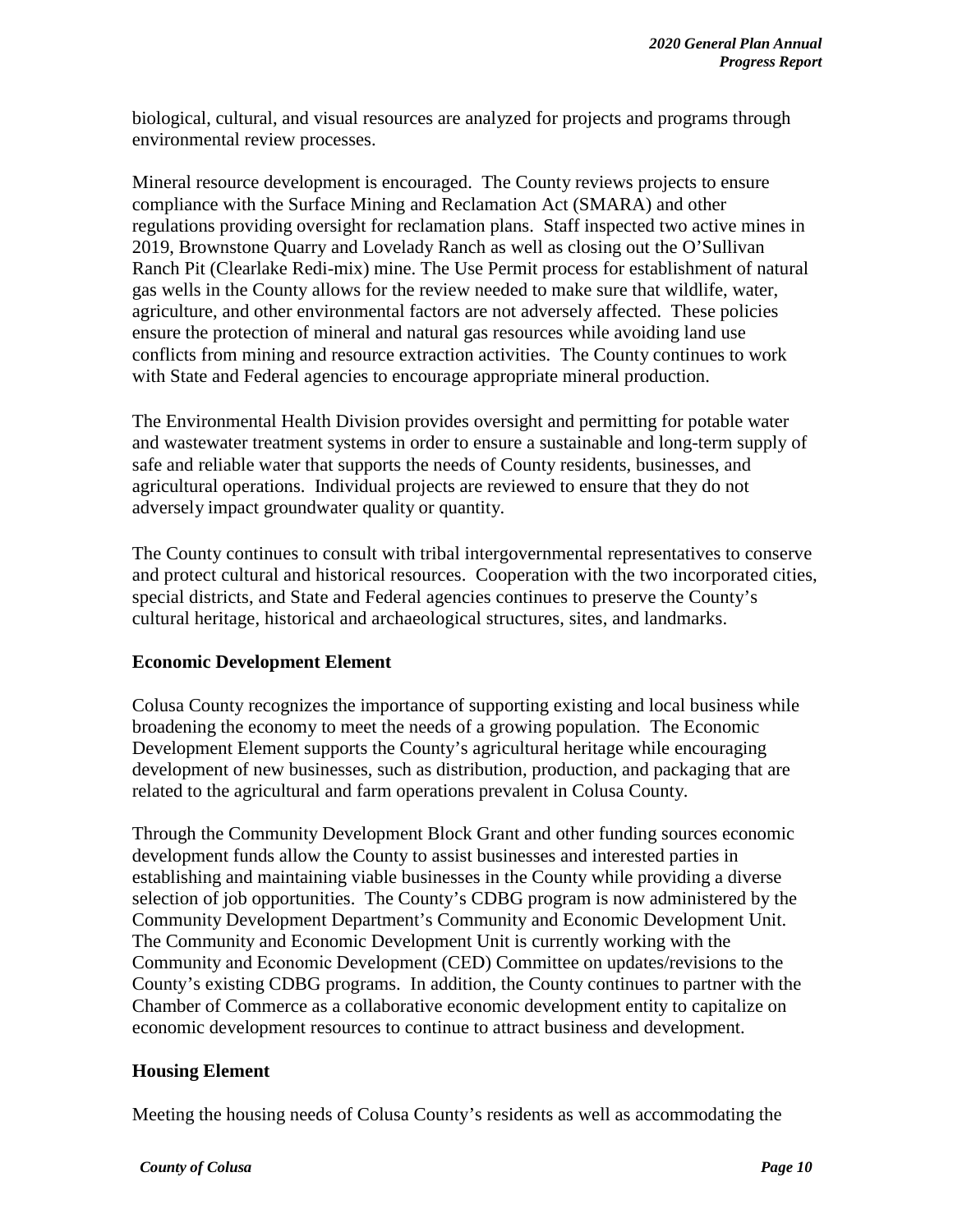unincorporated County's share of regional housing needs in an important goal for the County.

The Housing Element works to provide housing for all of the community, and addresses the needs of specified populations. The current Housing Element was adopted in 2020, which was certified by HCD the next update being due in 2028. Twenty new dwelling units were permitted in 2020 in Colusa County. The County continually strives to support access to safe and decent housing for all income groups.

The County continues to work with service providers to provide for the needs of lowerincome households, the disabled, and other special needs populations, per the direction provided in the Housing Element.

#### **Land Use Element**

Colusa County has a strong commitment to ensuring that the County's rural quality of life will be maintained, its agricultural heritage will be preserved, and its economic base will grow.

The Land Use Element provides for the preservation of the rural and agricultural character of Colusa County while allowing for economic development. The Land Use Map depicts the County's vision for how open space, agricultural, commercial, industrial, and other uses will occur in the County. Residential and commercial growth is focused in and around existing communities. Industrial uses will occur near the primary transportation corridors and on agricultural lands, when the uses directly relate to agricultural activities.

Land use designations are specified, defined, and mapped in the Land Use Maps. The land use designations correspond to the County's zoning districts. Public services and utilities are also addressed in the Land Use Element. Development in and around existing towns is encouraged, which is where most building permits are issued. Potential impacts from new development are assessed under CEQA.

The County actively participates in the Sites Project Joint Powers Authority to plan and develop the Sites Reservoir. With the continued momentum of the Sites Reservoir Project the Land Use Element contains Goals, Objectives, and Policies to provide for orderly, wellplanned, and compatible growth associated with the Sites Reservoir and surrounding area. When the final boundaries for the Sites Reservoir are determined a Site's Area Plan will be developed to guide land uses for that area.

#### **Noise Element**

Noise in Colusa County is generated by a variety of sources such as; vehicle traffic, airport operations, agricultural activities, and industrial operations. Colusa County aims to protect its residents and visitors from the harmful and annoying effects of exposure to excessive noise.

The Noise Element contains goals and policies that seek to reduce community exposure to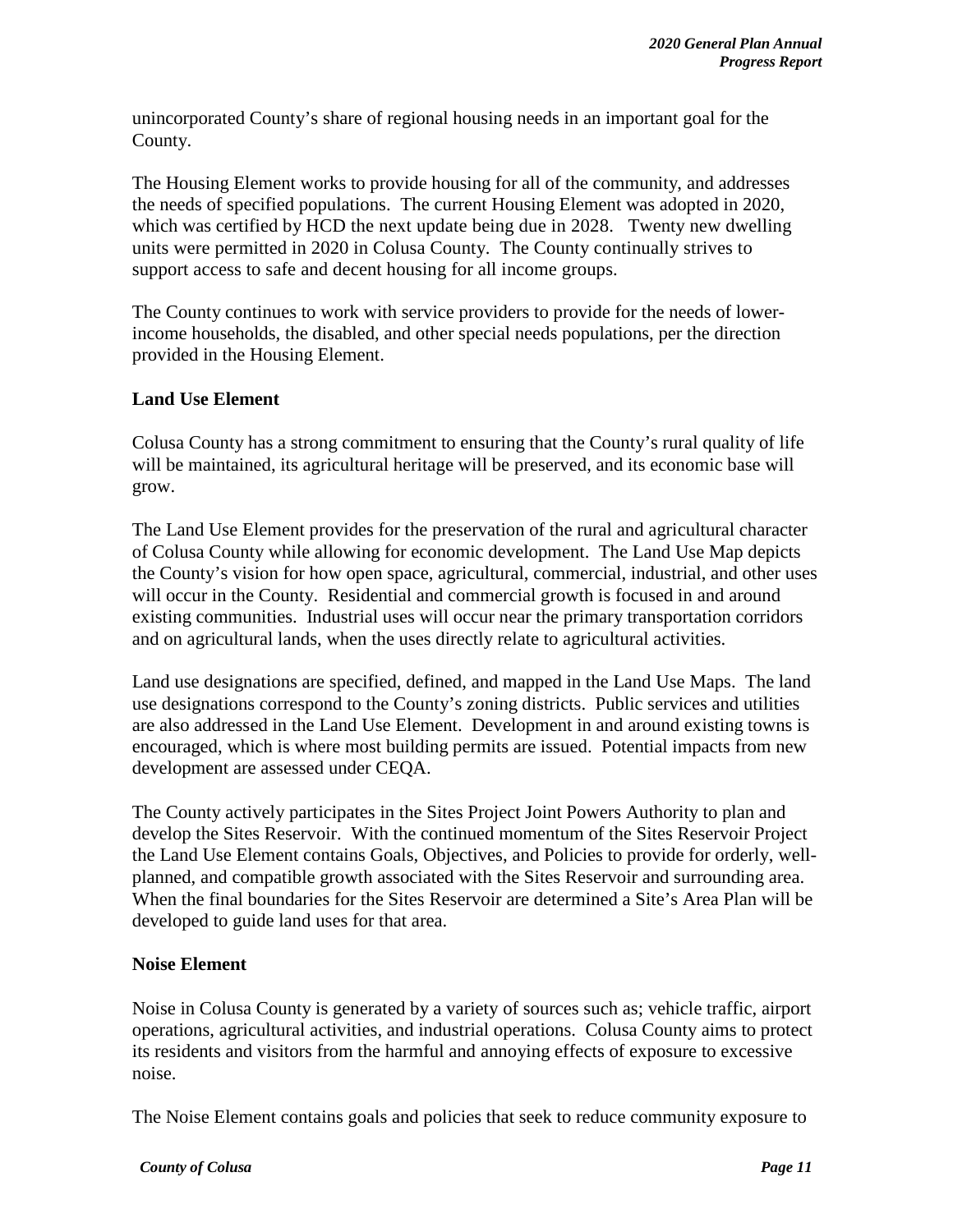excessive noise levels through the establishment of noise level standards for a variety of land uses. Table N-1 and Table N-2 of the Noise Element provide performance standards and maximum allowable noise exposure levels for the County. Through the review of development projects and the CEQA process Colusa County prevents incompatible land uses from encroaching upon existing or planned noise-producing agriculture, industries, airports and other sources.

#### **Open Space and Recreation Element**

Colusa County's greatest assets are its rural atmosphere, open space, wildlife refuges, rivers and scenic vistas. Representing over 75 percent of the land base, agriculture vastly contributes to the County's open space character. There is a great many opportunities for outdoor recreational activities in Colusa County including; hunting, fishing, camping, OHV use, bicycling, hiking, bird watching, and boating to name just a few.

Park facilities and recreational opportunities cannot exist without open space. The Open Space and Recreation Element provides goals and policies addressing parks and recreation issues. This element works hand in hand with the Agricultural Element which is a critical part of preserving the County's vast open space agricultural land base. This ensures a balance between open space preservation with the economic needs of the County.

The County continues to encourage the expansion of access to the Sacramento River, the Mendocino National Forest, and East Park Reservoir. East Park Reservoir is operated and maintained by the Public Works Department. Festivals and large group functions have been held at East Park in the past, as well as periodic drag boat racing events. Similar events continue to show interest in East Park Reservoir. Public Works staff continues to market East Park Reservoir through social media and other outlets promoting its recreational possibilities and thereby increasing its popularity and usage. However, due to Covid-19 restrictions 2020 events were limited or postponed.

#### **Public Services and Facilities Element**

Colusa County has various local public agencies and special districts that provide a range of utilities and public services that are an important part in maintaining the high quality of life in the County. These services include water supply, wastewater disposal service, solid waste services, fire protection and emergency medical services, law enforcement, schools libraries and museums, and county government services. The Public Services and Facilities Element provides goals and policies addressing these special districts and services in order to facilitate the expansion and the efficiency of the services they provide.

#### **Safety Element**

The Safety Element works to reduce hazards regarding air quality, floods, wildfires, geology and seismicity, noise, and airport operations. The County evaluates air quality issues for major discretionary projects consulting with the Colusa County Air Pollution Control District. Building permits and other development proposals are reviewed for flooding, fire, and faulting hazards. As part of the development review process, new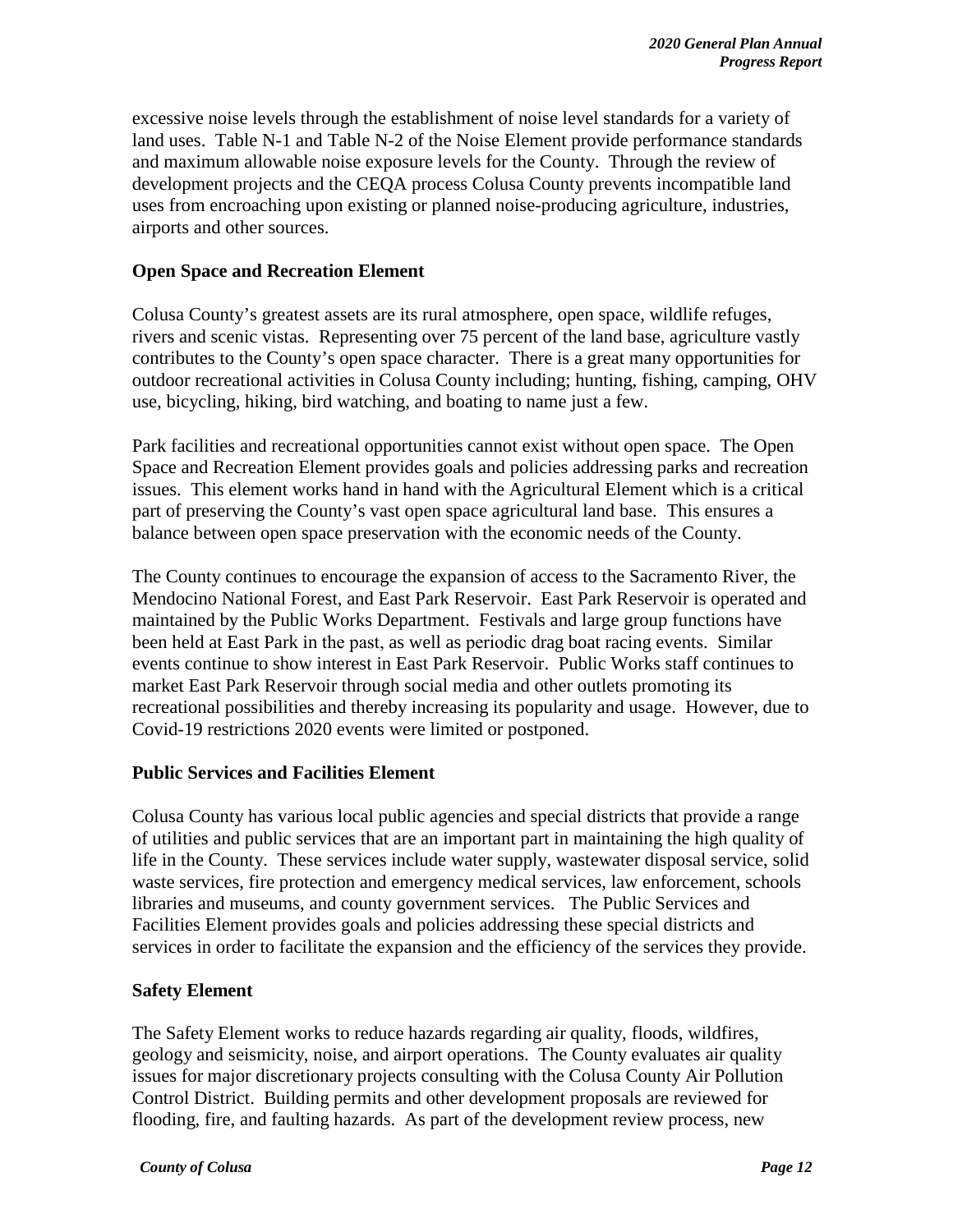development and expansion proposals near the Colusa County Airport as well as private airstrips are reviewed for consistency with setbacks, land use restrictions, and height as determined by the Federal Aviation Administration (FAA) and the Colusa County Airport Land Use Commission. FEMA Flood Maps for the Maxwell area, Williams area, and Arbuckle area were updated in 2015. The FEMA Flood Maps for the rest of the County were updated in 2003. These are being used to evaluate whether projects are in potential flood zones. Noise issues are addressed through environmental review.

### **IV. General Plan and Zoning Code Updates**

The County comprehensively updated its General Plan on July 31, 2012. One of the follow-up actions was to update the County's Zoning Code per the direction provided in the General Plan. The County adopted a revised Zoning Code on August 26, 2014.

 In 2020 County staff continued to identify and address minor implementation issues based on specific projects, compliance activities, and changes in state law that affect these land use documents. Amendments to the Zoning Code were completed addressing these issues. This update approach will be repeated on an as-needed basis.

Staff completed the update of the Housing Element in 2020. The Housing Element was adopted by the Board of Supervisors on June 30, 2020 and was deemed compliant by the Department of Housing and Community Development on July 17, 2020. The update was completed entirely by County staff eliminating the need to hire a consultant. The update was completed in 2020 based on a five year update cycle. The County's Transportation Commission adopted a four year cycle for the Regional Transportation Plan (RTP). As a result, the Housing Element is now on an eight year update cycle.

The updated Housing Element has numerous housing programs contained within the document. The majority of these programs are required by recent changes in state housing law. Staff will be bringing forward a series of zoning amendments to implement the programs.

### **V. Conclusion**

The General Plan is the County's constitution and guiding vision. Upkeep and maintenance of the General Plan is a continuous process. The County implements the General Plan's vision on a day-to-day basis in its many planning projects, and strives to include the public in the decision-making process. The County has and continues to find opportunities for its citizens to be recognized in state and federal planning efforts.

The County provided leadership and participated in many planning activities in 2020, as identified in this report. It continued its project review responsibilities to further the General Plan's goals, policies, programs, and implementation measures. Updates to the remainder of the General Plan and the zoning ordinance are expected to continue to move forward in 2020.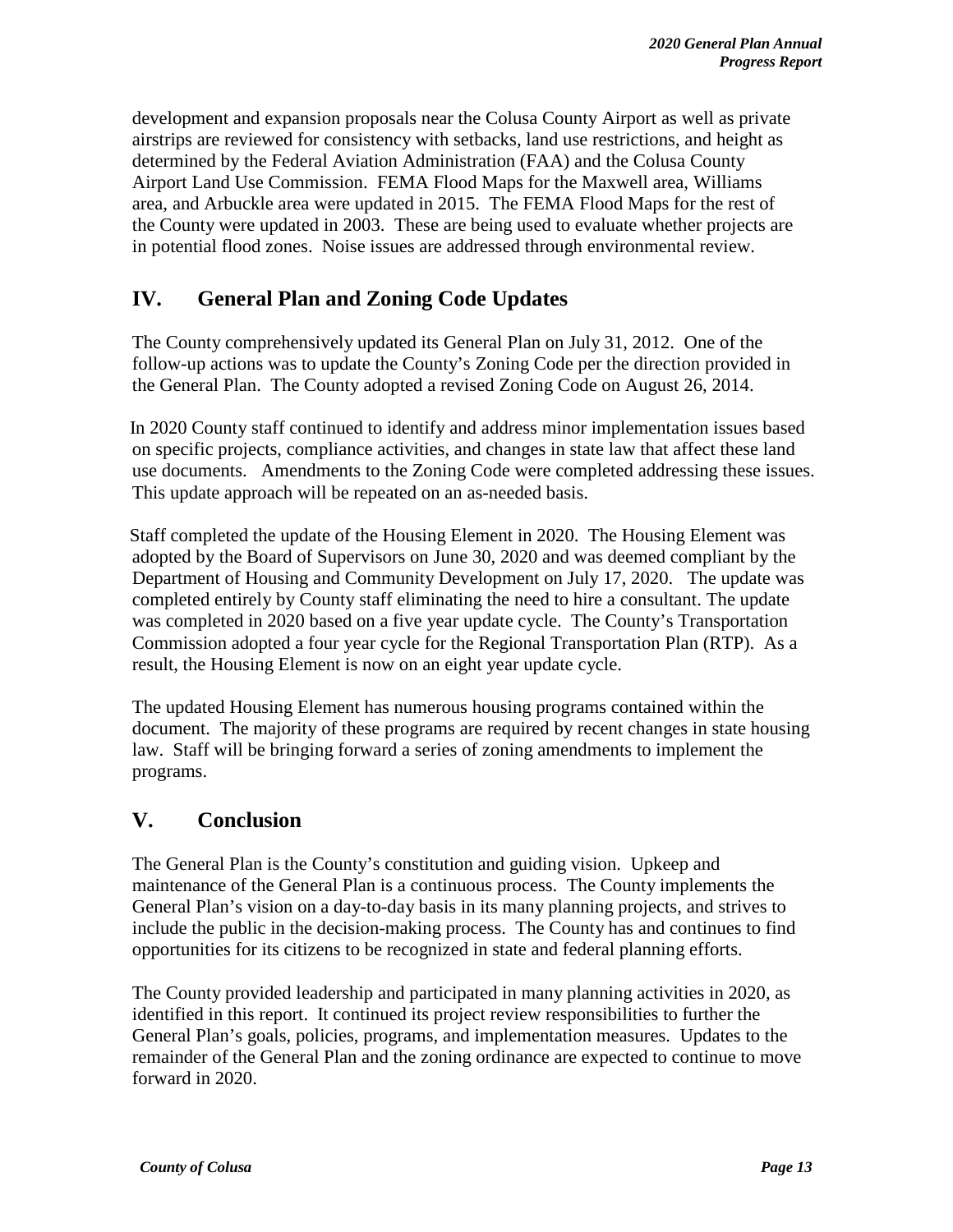### **Appendix A**

#### Government Code Section 65400

- (a) After the legislative body has adopted all or part of a general plan, the planning agency shall do both of the following:
	- (1) Investigate and make recommendations to the legislative body regarding reasonable and practical means for implementing the general plan or element of the general plan, so that it will serve as an effective guide for orderly growth and development, preservation and conservation of openspace land and natural resources, and the efficient expenditure of public funds relating to the subjects addressed in the general plan.
	- (2) Provide by April 1 of each year an annual report to the legislative body, the Office of Planning and Research, and the Department of Housing and Community Development that includes all of the following:
		- (A) The status of the plan and progress in its implementation.
		- (B) The progress in meeting its share of regional housing needs determined pursuant to Section 65584 and local efforts to remove governmental constraints to the maintenance, improvement, and development of housing pursuant to paragraph (3) of subdivision (c) of Section 65583. The housing element portion of the annual report, as required by this paragraph, shall be prepared through the use of forms and definitions adopted by the Department of Housing and Community Development pursuant to the rulemaking provisions of the Administrative Procedure Act (Chapter 3.5 (commencing with Section 11340) of Part 1 of Division 3 of Title 2). Prior to and after adoption of the forms, the housing element portion of the annual report shall include a section that describes the actions taken by the local government towards completion of the programs and status of the local government's compliance with the deadlines in its housing element. That report shall be considered at an annual public meeting before the legislative body where members of the public shall be allowed to provide oral testimony and written comments.
		- (C) The degree to which its approved general plan complies with the guidelines developed and adopted pursuant to Section 65040.2 and the date of the last revision to the general plan.
- (b) If a court finds, upon a motion to that effect, that a city, county, or city and county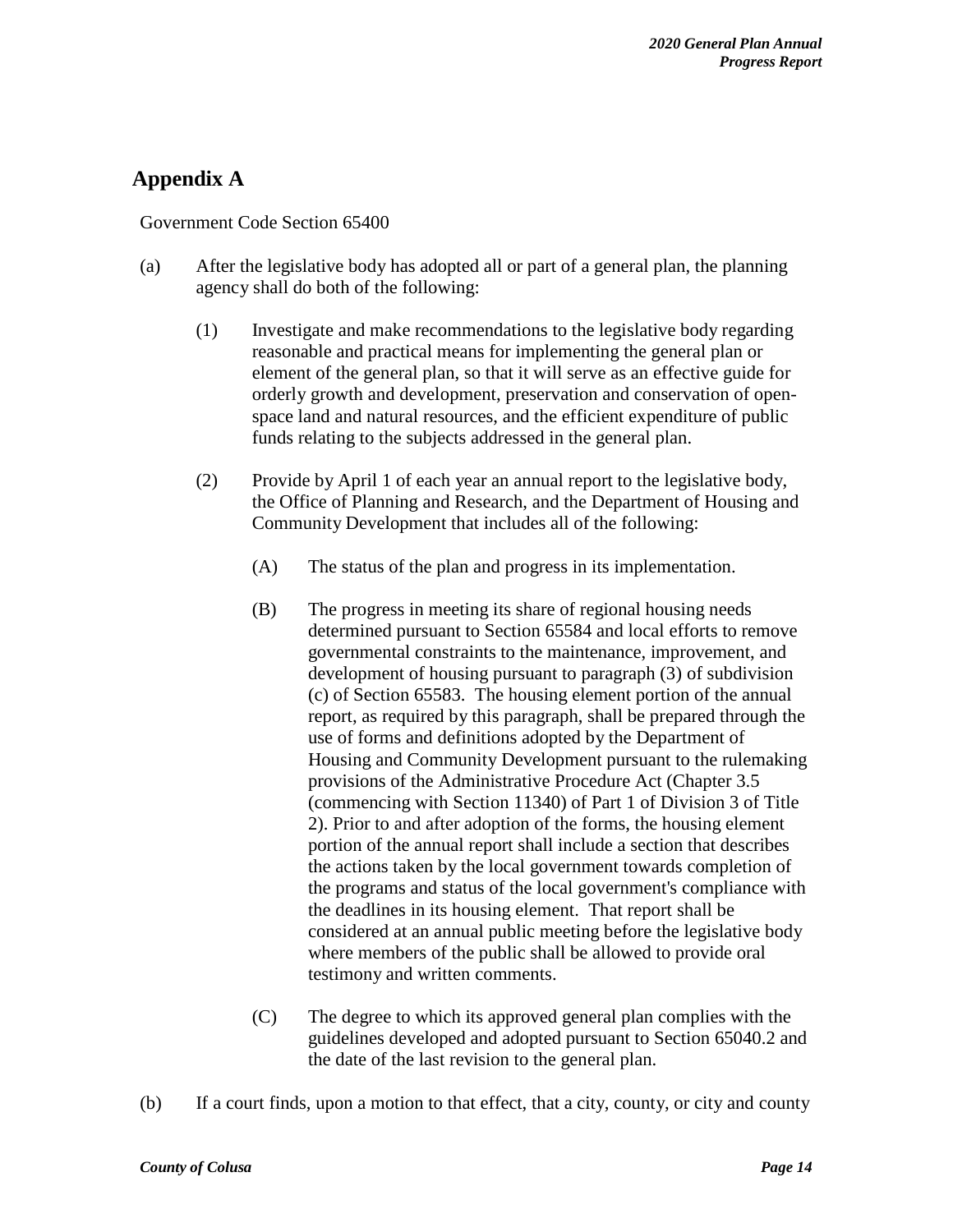failed to submit, within 60 days of the deadline established in this section, the housing element portion of the report required pursuant to subparagraph (B) of paragraph (2) of subdivision (a) that substantially complies with the requirements of this section, the court shall issue an order or judgment compelling compliance with this section within 60 days. If the city, county, or city and county fails to comply with the court's order within 60 days, the plaintiff or petitioner may move for sanctions, and the court may, upon that motion, grant appropriate sanctions. The court shall retain jurisdiction to ensure that its order or judgment is carried out. If the court determines that its order or judgment is not carried out within 60 days, the court may issue further orders as provided by law to ensure that the purposes and policies of this section are fulfilled. This subdivision applies to proceedings initiated on or after the first day of October following the adoption of forms and definitions by the Department of Housing and Community Development pursuant to paragraph (2) of subdivision (a), but no sooner than six months following that adoption.

### **Attached:**

Table B: Regional Housing Needs Allocation Progress with Detailed Table Table D: Program Implementation Status pursuant to GC Section 65583 Building Permits Issued by Affordability Summary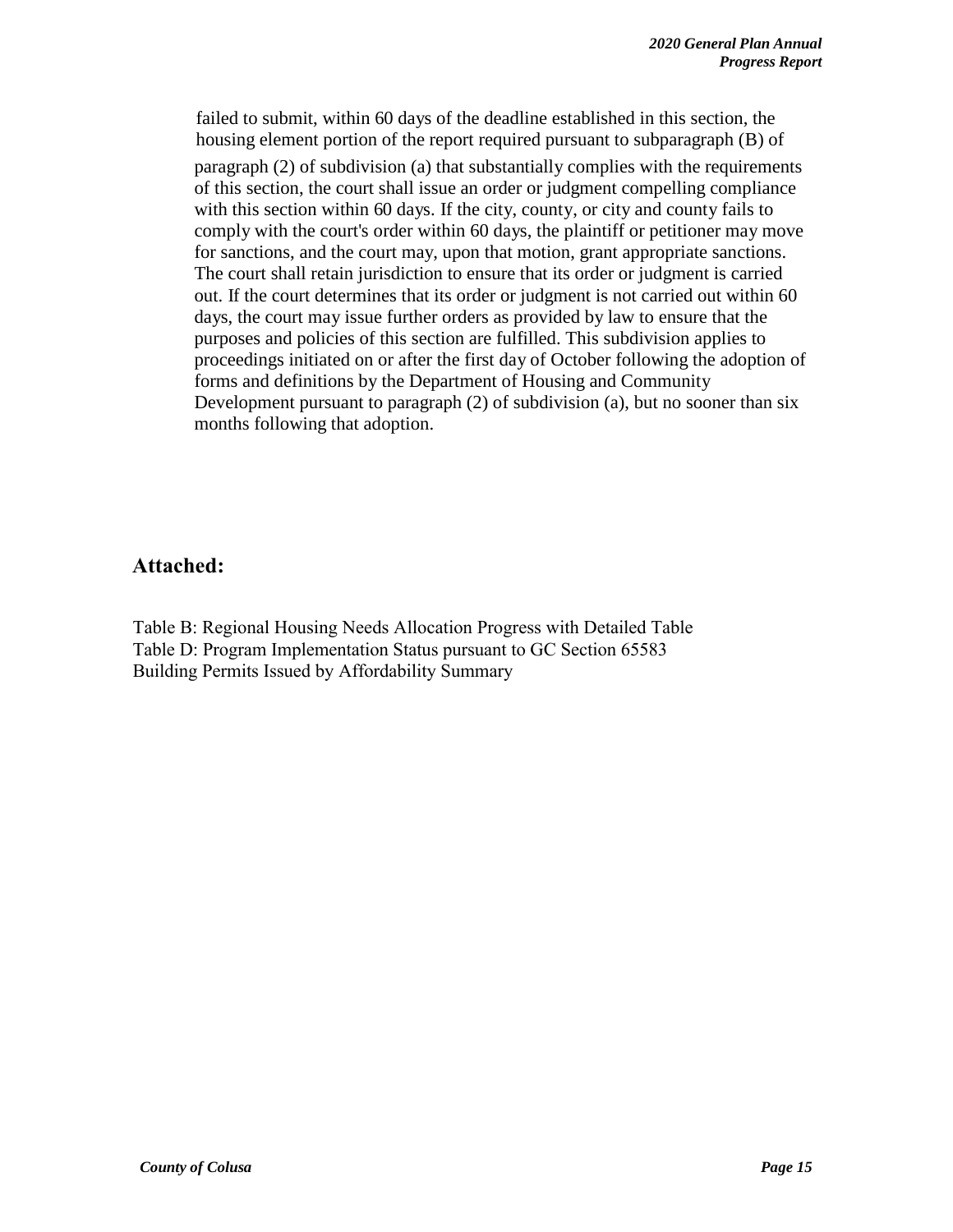

#### **ANNUAL ELEMENT PROGRESS REPORT**

year information comes from previous APRs.

Please contact HCD if your data is different than the material supplied here

(CCR Title 25 §6202)

|                                                | <b>Table B</b>                                    |                                           |                |      |      |      |      |      |      |      |      |                                           |                                                          |
|------------------------------------------------|---------------------------------------------------|-------------------------------------------|----------------|------|------|------|------|------|------|------|------|-------------------------------------------|----------------------------------------------------------|
|                                                | <b>Regional Housing Needs Allocation Progress</b> |                                           |                |      |      |      |      |      |      |      |      |                                           |                                                          |
| <b>Permitted Units Issued by Affordability</b> |                                                   |                                           |                |      |      |      |      |      |      |      |      |                                           |                                                          |
| $\overline{\mathbf{2}}$                        |                                                   |                                           |                |      |      |      |      |      |      |      |      |                                           |                                                          |
| <b>Income Level</b>                            |                                                   | <b>RHNA Allocation</b><br>by Income Level | 2019           | 2020 | 2021 | 2022 | 2023 | 2024 | 2025 | 2026 | 2027 | <b>Total Units to</b><br>Date (all years) | <b>Total Remaining</b><br><b>RHNA by Income</b><br>Level |
|                                                |                                                   |                                           |                |      |      |      |      |      |      |      |      |                                           |                                                          |
| Very Low                                       | <b>Deed Restricted</b><br>Non-Deed Restricted     | 114                                       | $\overline{2}$ |      |      |      |      |      |      |      |      | $\mathcal{R}$                             | 111                                                      |
| Low                                            | <b>Deed Restricted</b><br>Non-Deed Restricted     | 91                                        |                | a    |      |      |      |      |      |      |      | 10                                        | 81                                                       |
| Moderate                                       | <b>Deed Restricted</b><br>Non-Deed Restricted     | 110                                       |                | 3    |      |      |      |      |      |      |      |                                           | 106                                                      |
| Above Moderate                                 |                                                   | 211                                       |                |      |      |      |      |      |      |      |      |                                           | 204                                                      |
| <b>Total RHNA</b>                              |                                                   | 526                                       |                |      |      |      |      |      |      |      |      |                                           |                                                          |
| <b>Total Units</b>                             | 20                                                |                                           |                |      |      |      | 24   | 502  |      |      |      |                                           |                                                          |

Note: units serving extremely low-income households are included in the very low-income permitted units totals Cells in grey contain auto-calculation formulas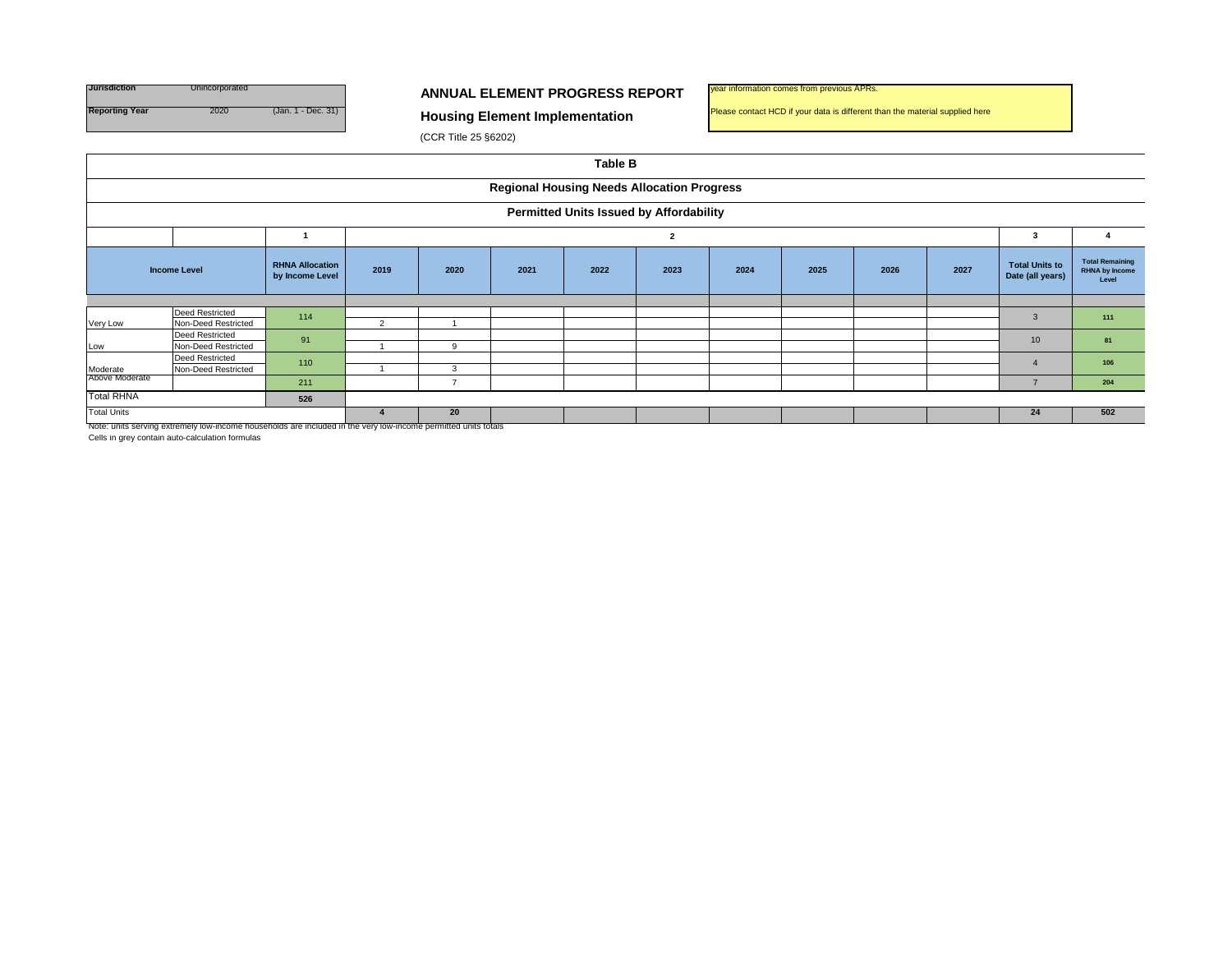| <b>Prior</b><br><b>APN<sup>+</sup></b> | <b>Current</b><br><b>APN</b> | <b>Street</b><br><b>Address</b> | Project<br>Name <sup>+</sup> | Local<br><b>Jurisdicti</b><br>on<br><b>Tracking</b><br>$ID+$ | Unit<br>Category<br>(SFA, SFD<br>$,2$ to<br>MH) | <b>Tenure</b><br>R=Renter<br>$4,5+$ , ADU, O=Owner | <b>Income</b><br><b>Deed</b><br>$\mathbf d$ | Very Low-Very Low-<br><b>Income</b><br>Non Deed<br><b>Restricte   Restricte   Restricte</b><br>$\mathbf d$ | Low-<br><b>Income</b><br><b>Deed</b><br>d | Low-<br><b>Income</b><br><b>Non Deed</b><br><b>Restricte</b><br>$\mathbf d$ | <b>Income</b><br><b>Deed</b><br><b>Restricte</b><br>d | Moderate-Moderate-<br><b>Income</b><br>Non Deed Moderate-<br><b>Restricte</b><br>$\mathsf{d}$ | Above<br><b>Income</b>  | <b>Building</b><br><b>Permits</b><br>Date<br><b>Issued</b> | <b>Issued</b><br><b>Permits</b> | # of Units $ $ afforadab $ $<br>ility<br>tion | <b>Term of</b><br>Affordabil<br>ity or<br><b>Deed</b><br><b>Building determina Restrictio ed/Destro</b><br>$\vert$ n (years)<br>$($ if<br>affordable | <b>Number</b><br>of<br><b>Demolish</b><br>yed<br>Units <sup>+</sup> | Demolish<br>ed or<br>Destroye<br>d Units <sup>+</sup> |
|----------------------------------------|------------------------------|---------------------------------|------------------------------|--------------------------------------------------------------|-------------------------------------------------|----------------------------------------------------|---------------------------------------------|------------------------------------------------------------------------------------------------------------|-------------------------------------------|-----------------------------------------------------------------------------|-------------------------------------------------------|-----------------------------------------------------------------------------------------------|-------------------------|------------------------------------------------------------|---------------------------------|-----------------------------------------------|------------------------------------------------------------------------------------------------------------------------------------------------------|---------------------------------------------------------------------|-------------------------------------------------------|
| Summary Row: Start Data Entry Below    |                              |                                 |                              |                                                              |                                                 |                                                    | $\Omega$                                    | 11                                                                                                         | $\Omega$                                  | 9 <sup>1</sup>                                                              | $\overline{O}$                                        | 3 <sup>1</sup>                                                                                | $\overline{7}$          |                                                            | 20                              |                                               |                                                                                                                                                      | <b>71</b>                                                           | 0                                                     |
|                                        | 016-210-<br>063              | 2079<br>Zumwalt<br>Rd.          | Wiggin                       | 20315                                                        | <b>SFD</b>                                      | $\mathsf O$                                        |                                             |                                                                                                            |                                           |                                                                             |                                                       | 1                                                                                             |                         | 7/15/2020                                                  |                                 | State<br>Income<br>Limits<br>2019             |                                                                                                                                                      |                                                                     |                                                       |
|                                        | 020-114-<br>009              | 1006 Hal<br>St.                 | Geyer                        | 20451                                                        | <b>SFD</b>                                      | $\mathsf O$                                        |                                             |                                                                                                            |                                           |                                                                             |                                                       |                                                                                               | -1                      | 11/25/2020                                                 |                                 | State<br>Income<br>Limits<br>2019             |                                                                                                                                                      |                                                                     |                                                       |
|                                        | 015-330-<br>128              | 3286<br>Ranch Rd.               | Scroggins                    | 20542                                                        | <b>SFD</b>                                      | $\mathsf O$                                        |                                             |                                                                                                            |                                           |                                                                             |                                                       |                                                                                               | $\overline{\mathbf{1}}$ | 12/11/2020                                                 |                                 | State<br>Income<br>Limits<br>2019             |                                                                                                                                                      |                                                                     |                                                       |
|                                        | 022-150-<br>063              | 7373<br>White Rd.               | Peterson                     | 20270                                                        | <b>SFD</b>                                      | $\mathsf O$                                        |                                             | -1                                                                                                         |                                           |                                                                             |                                                       |                                                                                               |                         | 4/24/2020                                                  |                                 | State<br>Inomce<br>Limits<br>2019             |                                                                                                                                                      |                                                                     |                                                       |
|                                        | 021-060-<br>091              | 853<br>Jensen<br>Ave.           | Johnson                      | 20372                                                        | MH                                              | $\circ$                                            |                                             |                                                                                                            |                                           |                                                                             |                                                       | -1                                                                                            |                         | 9/11/2020                                                  |                                 | State<br>Inomce<br>Limits<br>2019             |                                                                                                                                                      |                                                                     |                                                       |
|                                        | 021-250-<br>027              | 6682<br><b>Green Bay</b>        | Charter                      | 20406                                                        | MH                                              | $\mathsf{R}$                                       |                                             |                                                                                                            |                                           |                                                                             |                                                       | -1                                                                                            |                         | 8/13/2020                                                  |                                 | State<br>Inomce<br>Limits<br>2019             |                                                                                                                                                      |                                                                     |                                                       |
|                                        | 011-280-<br>028              | 4330 Old<br>99                  | Schwartz                     | 20539                                                        | MH                                              | $\mathsf O$                                        |                                             |                                                                                                            |                                           |                                                                             |                                                       |                                                                                               | -1                      |                                                            |                                 | State<br>Income<br>Limits<br>2019             |                                                                                                                                                      |                                                                     |                                                       |
|                                        | 020-290-<br>013              | 993 S.<br>Eighth St             | Lopez                        | 20178                                                        | <b>SFD</b>                                      | $\circ$                                            |                                             |                                                                                                            |                                           | $\mathbf 1$                                                                 |                                                       |                                                                                               |                         | 4/7/2020                                                   |                                 | State<br>Income<br>Limits<br>2019             |                                                                                                                                                      |                                                                     |                                                       |
|                                        | 020-290-<br>016              | 994 S.<br>Eighth St.            | Ramos                        | 20179                                                        | <b>SFD</b>                                      | $\circ$                                            |                                             |                                                                                                            |                                           | $\overline{1}$                                                              |                                                       |                                                                                               |                         | 4/7/2020                                                   |                                 | State<br>Income<br>Limits<br>2019             |                                                                                                                                                      |                                                                     |                                                       |
|                                        | 020-290-<br>017              | 990 S.<br>Eighth St.            | Venegas                      | 20180                                                        | <b>SFD</b>                                      | $\circ$                                            |                                             |                                                                                                            |                                           | -1                                                                          |                                                       |                                                                                               |                         | 4/7/2020                                                   |                                 | State<br>Income<br>Limits<br>2019             |                                                                                                                                                      |                                                                     |                                                       |
|                                        | 020-290-<br>019              | 113<br>Willow<br>Wood           | Medina                       | 20181                                                        | <b>SFD</b>                                      | $\mathsf O$                                        |                                             |                                                                                                            |                                           | $\mathbf 1$                                                                 |                                                       |                                                                                               |                         | 4/7/2020                                                   |                                 | State<br>Income<br>Limits<br>2019             |                                                                                                                                                      |                                                                     |                                                       |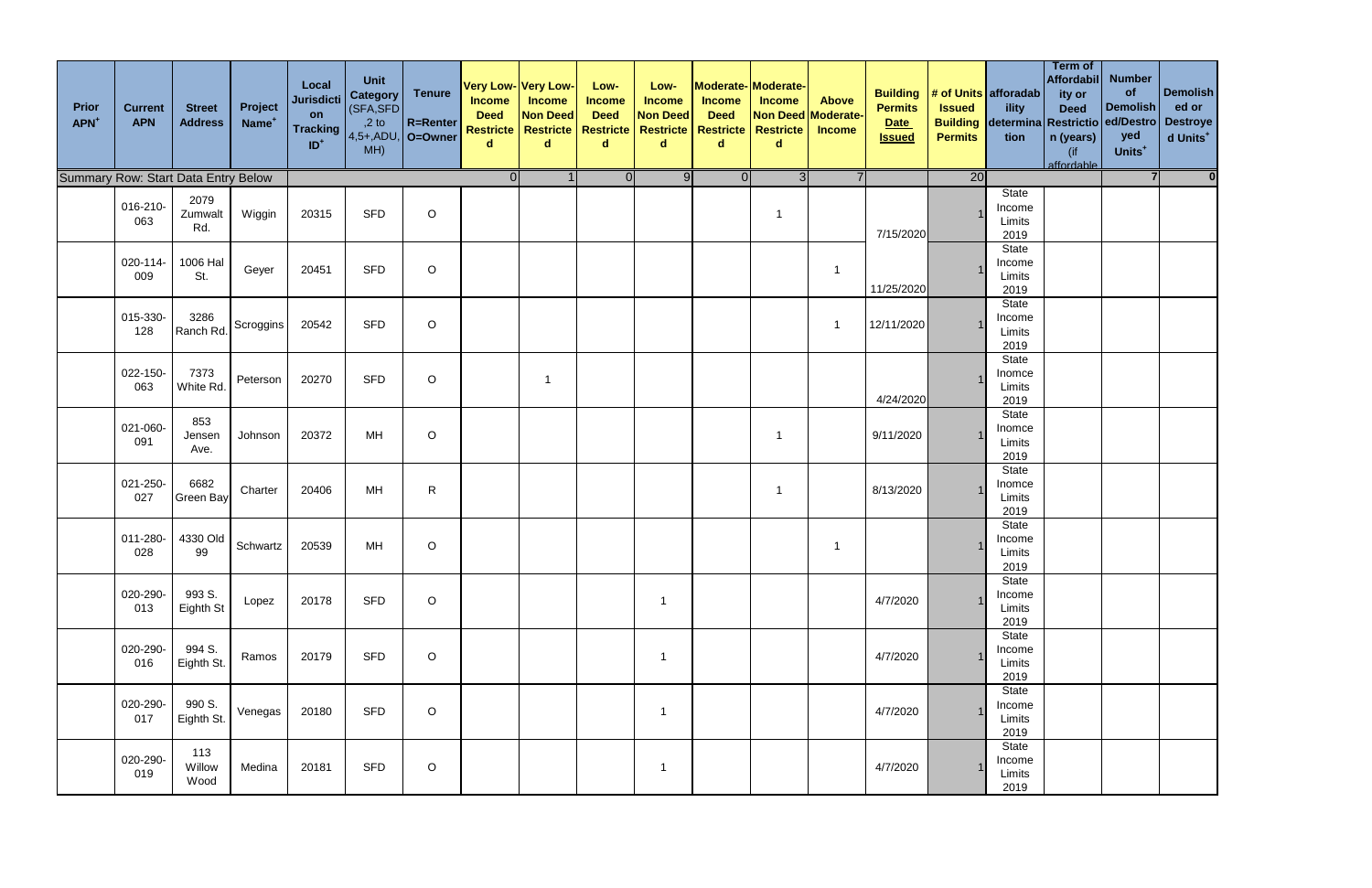| 020-290-<br>020             | 115<br>Willow<br>Wood      | Chavarria         | 20182 | <b>SFD</b> | $\mathsf O$ |  | $\overline{1}$ |  |                | 4/7/2020   | State<br>Income<br>Limits<br>2019 |              |           |
|-----------------------------|----------------------------|-------------------|-------|------------|-------------|--|----------------|--|----------------|------------|-----------------------------------|--------------|-----------|
| 020-290-<br>021             | 119<br>Willow<br>Wood      | Aguirre           | 20183 | <b>SFD</b> | $\mathsf O$ |  | $\overline{1}$ |  |                | 4/7/2020   | State<br>Income<br>Limits<br>2019 |              |           |
| 020-290-<br>023             | 126<br>Willow<br>Wood      | Barajas           | 20184 | <b>SFD</b> | $\mathsf O$ |  | $\mathbf 1$    |  |                | 4/7/2020   | State<br>Income<br>Limits<br>2019 |              |           |
| 020-290-<br>025             | 118<br>Willow<br>Wood      | Salazar           | 20185 | <b>SFD</b> | $\circ$     |  | $\overline{1}$ |  |                | 4/7/2020   | State<br>Income<br>Limits<br>2019 |              |           |
| 020-290-<br>026             | 114<br>Willow<br>Wood      | Corona            | 20186 | <b>SFD</b> | $\mathsf O$ |  | $\overline{1}$ |  |                | 4/7/2020   | State<br>Income<br>Limits<br>2019 |              |           |
| 020-290-<br>014             | 997 S<br>Eighth St.        | Neighbor<br>Works | 20238 | <b>SFD</b> | $\mathsf O$ |  |                |  | $\overline{1}$ | 4/23/2020  | State<br>Income<br>Limits<br>2019 |              |           |
| 020-290-<br>015             | 998 S<br>Eighth St.        | Neighbor<br>Works | 20239 | <b>SFD</b> | $\mathsf O$ |  |                |  | $\mathbf{1}$   | 4/23/2020  | State<br>Income<br>Limits<br>2019 |              |           |
| 020-290-<br>022             | 125<br>Willow<br>Wood      | Neighbor<br>Works | 20240 | <b>SFD</b> | $\circ$     |  |                |  | $\mathbf{1}$   | 4/23/2020  | State<br>Income<br>Limits<br>2019 |              |           |
| 020-290-<br>024             | 122<br>Willow<br>Wood      | Neighbor<br>Works | 20241 | <b>SFD</b> | $\circ$     |  |                |  | $\overline{1}$ | 4/23/2020  | State<br>Income<br>Limits<br>2019 |              |           |
| 020-290-<br>018             | 986 S.<br>Eighth St        | Neighbor<br>Works | 20541 | <b>SFD</b> | $\circ$     |  |                |  | $\mathbf{1}$   | 12/14/2020 | State<br>Income<br>Limits<br>2019 |              |           |
| $011 - 270 -$<br>025        | 4105<br>Riordon            | EUS & Let<br>Go   | 20158 | ADU        |             |  |                |  |                |            |                                   | $\mathbf{1}$ | Destroyed |
| $021 - 250 -$<br>027        | 437<br>Wildwood            | Charter           | 20243 | SFD        |             |  |                |  |                |            |                                   | $\mathbf{1}$ | Destroyed |
| 017-090-<br>022             | 2081<br>Lonestar           | Magers            | 20432 | <b>SFD</b> |             |  |                |  |                |            |                                   | $\mathbf{1}$ | Destroyed |
| 017-090-<br>022             | 2081<br>Lonestar           | Magers            | 20434 | ADU        |             |  |                |  |                |            |                                   | $\mathbf{1}$ | Destroyed |
| 020-114-<br>009             | <b>1006 Hall</b><br>Street | Geyer             | 20435 | SFD        |             |  |                |  |                |            |                                   | $\mathbf{1}$ | Destroyed |
| 015-400-<br>023<br>017-040- | 2198<br>Lureline<br>7510   | Ottenwalt<br>er   | 20507 | <b>SFD</b> |             |  |                |  |                |            |                                   | $\mathbf{1}$ | Destroyed |
| 017                         | Moobend                    | Andreotti         | 20565 | SFD        |             |  |                |  |                |            |                                   | $\mathbf{1}$ | Destroyed |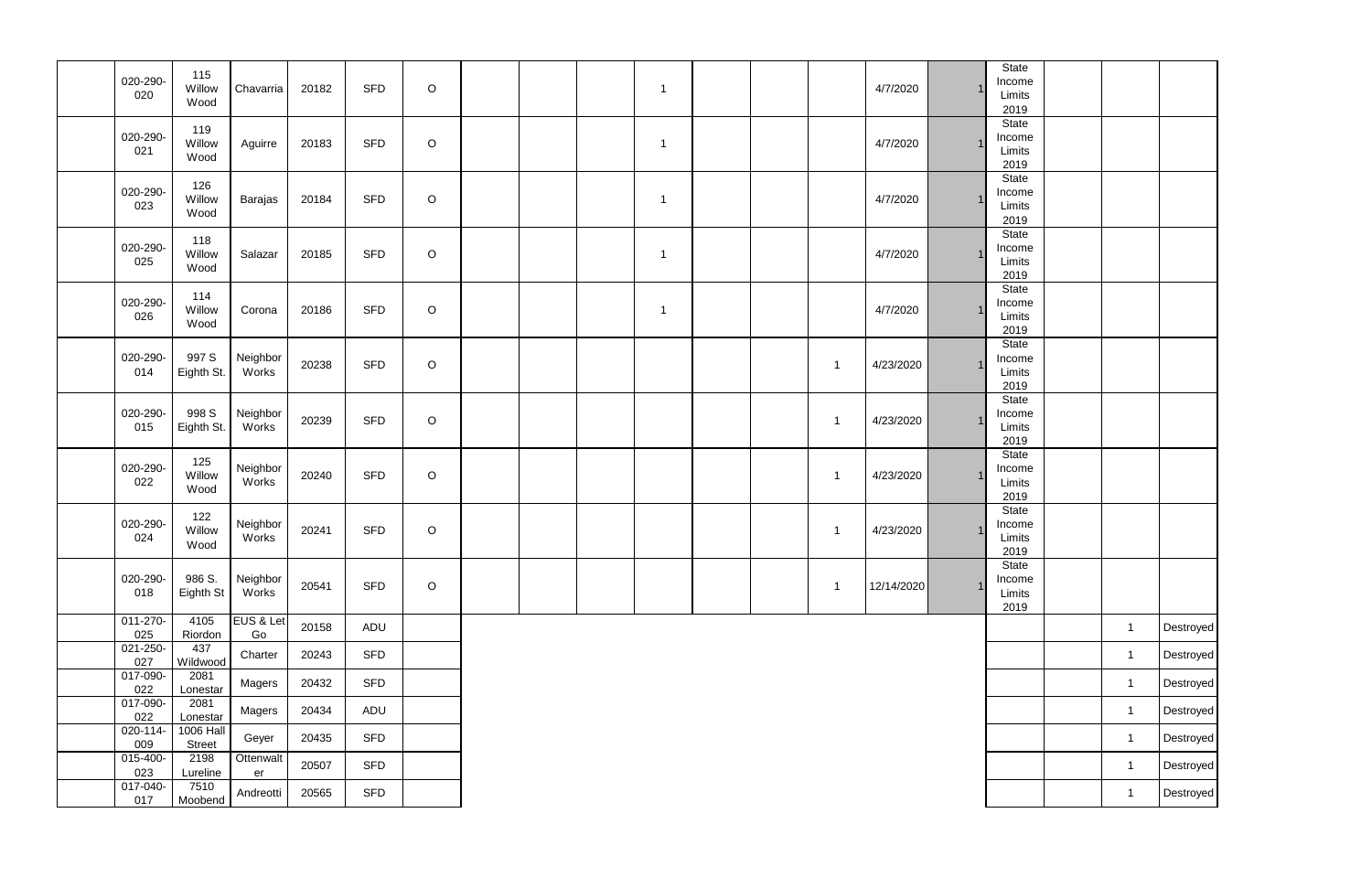## **ANNUAL ELEMENT PROGRESS REPORT**

## **Housing Element Implementation**

(CCR Title 25 §6202)

| <b>Jurisdiction</b>                                                                                                                                                                                                                       | Colusa County - Unincorporated                                             |                         |                                         |  |  |  |  |  |  |
|-------------------------------------------------------------------------------------------------------------------------------------------------------------------------------------------------------------------------------------------|----------------------------------------------------------------------------|-------------------------|-----------------------------------------|--|--|--|--|--|--|
| <b>Reporting Year</b>                                                                                                                                                                                                                     | 2020                                                                       | (Jan. 1 - Dec. 31)      |                                         |  |  |  |  |  |  |
| <b>Table D</b>                                                                                                                                                                                                                            |                                                                            |                         |                                         |  |  |  |  |  |  |
|                                                                                                                                                                                                                                           | Program Implementation Status pursuant to GC Section 65583                 |                         |                                         |  |  |  |  |  |  |
| <b>Housing Programs Progress Report</b><br>Describe progress of all programs including local efforts to remove governmental constraints to the maintenance, improvement, and development of housing as identified in the housing element. |                                                                            |                         |                                         |  |  |  |  |  |  |
|                                                                                                                                                                                                                                           | $\overline{2}$                                                             | 3                       | Δ                                       |  |  |  |  |  |  |
| <b>Name of Program</b>                                                                                                                                                                                                                    | <b>Objective</b>                                                           | <b>Timeframe in H.E</b> | <b>Status of Program Implementation</b> |  |  |  |  |  |  |
| Program HO 1-1                                                                                                                                                                                                                            | <b>Housing Assistance and Home</b><br><b>Ownership Programs</b>            | on going                | outreach/application review             |  |  |  |  |  |  |
| Program HO 1-2                                                                                                                                                                                                                            | <b>Non-Profit and Agency Coordination</b>                                  | on going                | outreach                                |  |  |  |  |  |  |
| Program HO 1-3                                                                                                                                                                                                                            | <b>Preservation of Affordable Units</b>                                    | on going                | outreach                                |  |  |  |  |  |  |
| Program HO 1-4                                                                                                                                                                                                                            | <b>Housing Inspection and Code</b><br><b>Enforcement</b>                   | on going                | on going                                |  |  |  |  |  |  |
| Program HO 2-1                                                                                                                                                                                                                            | <b>Adequate Residential Sites</b>                                          | on going                | periodic review                         |  |  |  |  |  |  |
| Program HO 2-2                                                                                                                                                                                                                            | <b>Inventory of Residential Sites</b>                                      | on going                | completed/bi annual review              |  |  |  |  |  |  |
| Program HO 2-3                                                                                                                                                                                                                            | <b>Small Lot Consolidation and</b><br><b>Development</b>                   | on going                | application review                      |  |  |  |  |  |  |
| Program HO 2-4                                                                                                                                                                                                                            | <b>Provision of Public Services</b>                                        | on going                | outreach                                |  |  |  |  |  |  |
| Program HO 2-5                                                                                                                                                                                                                            | <b>Municipal Service Review</b>                                            | one year/on going       | <b>Contact LAFCO</b>                    |  |  |  |  |  |  |
| Program HO 2-6                                                                                                                                                                                                                            | <b>Coordination with Cities</b>                                            | on going                | outreach                                |  |  |  |  |  |  |
| Program HO 2-7                                                                                                                                                                                                                            | <b>Annexations</b>                                                         | on going                | review LAFCO agnedas                    |  |  |  |  |  |  |
| Program HO 3-1                                                                                                                                                                                                                            | <b>Local Agency Accessory Dwelling Units</b>                               | one year                | zoning amendment                        |  |  |  |  |  |  |
| Program HO 3-2                                                                                                                                                                                                                            | <b>Supportive Housing (Low Barrier</b><br><b>Navigation) AB 101</b>        | one year                | zoning amendment                        |  |  |  |  |  |  |
| Program HO 3-3                                                                                                                                                                                                                            | <b>Supportive Housing AB 2162</b>                                          | one year                | zoning amendment                        |  |  |  |  |  |  |
| Program HO 3-4                                                                                                                                                                                                                            | <b>Affordable Housing Streamlined Process</b><br><b>Requirements SB 35</b> | one year                | zoning amendment                        |  |  |  |  |  |  |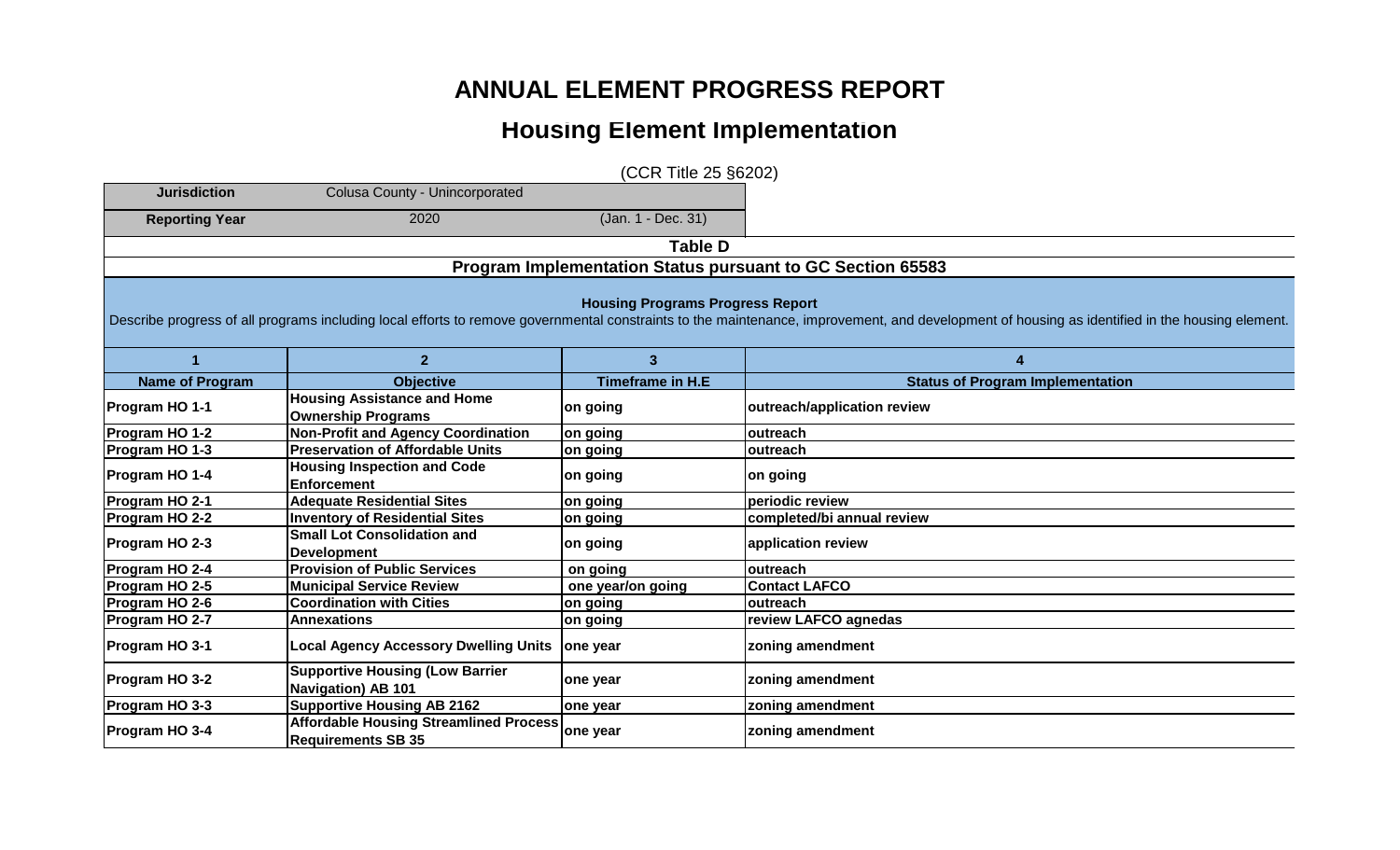|                 | <b>Affordable and Special Needs Housing</b>                                            |                   |                                              |  |  |  |
|-----------------|----------------------------------------------------------------------------------------|-------------------|----------------------------------------------|--|--|--|
| Program HO 3-5  | <b>Resources</b>                                                                       | one year          | loutreach                                    |  |  |  |
| Program HO 3-6  | <b>Section 8</b>                                                                       | one year          | zoning amendment                             |  |  |  |
| Program HO 3-7  | <b>Reasonable Accommodations</b>                                                       | on going          | zoning amendment                             |  |  |  |
| Program HO 3-8  | <b>Annual Report</b>                                                                   | April 1 each year | in progress                                  |  |  |  |
| Program HO 3-9  | <b>Parking Requirements</b>                                                            | one year          | zoning amendment                             |  |  |  |
| Program HO 3-10 | <b>Single Room Occupancy</b>                                                           | one year          | zoning amendment                             |  |  |  |
| Program HO 3-11 | Density Bonus AB1763 and AB 2753                                                       | one year          | zoning amendment                             |  |  |  |
| Program HO 3-12 | <b>General Plan Consistency</b>                                                        | one year          | general plan amendments                      |  |  |  |
| Program HO 3-13 | Persons With Disabilities, Including<br><b>Persons With Developmental Disabilities</b> | on going          | application review                           |  |  |  |
| Program HO 3-14 | <b>Farm Labor Housing and Employee</b><br><b>Housing</b>                               | one year          | zoning amendment                             |  |  |  |
| Program HO 3-15 | <b>Replacement Program Government</b><br>Code Section 65583.2(g)                       | on going          | appliation review                            |  |  |  |
| Program HO 3-16 | <b>Definition of Family</b>                                                            | one year          | zoning amendment                             |  |  |  |
| Program HO 4-1  | <b>Affirmatively Furthering Fair Housing AB</b><br>686                                 | one year          | complete study/application review/outreach   |  |  |  |
| Program HO 4-2  | <b>Equal Housing Opportunity</b>                                                       | on going          | lannual review                               |  |  |  |
| Program HO 4-3  | <b>Economic Development and Jobs-</b><br><b>-Housing Balance</b>                       | on going          | outreach and collaboration                   |  |  |  |
| Program HO 4-4  | <b>Access to Safe and Decent Housing</b>                                               | one year          | application review                           |  |  |  |
| Program HO 5-1  | <b>Energy Conservation and Efficiency</b>                                              | on going          | application review/adotion of building codes |  |  |  |
|                 |                                                                                        |                   |                                              |  |  |  |
|                 |                                                                                        |                   |                                              |  |  |  |
|                 |                                                                                        |                   |                                              |  |  |  |
|                 |                                                                                        |                   |                                              |  |  |  |
|                 |                                                                                        |                   |                                              |  |  |  |
|                 |                                                                                        |                   |                                              |  |  |  |
|                 |                                                                                        |                   |                                              |  |  |  |
|                 |                                                                                        |                   |                                              |  |  |  |
|                 |                                                                                        |                   |                                              |  |  |  |
|                 |                                                                                        |                   |                                              |  |  |  |
|                 |                                                                                        |                   |                                              |  |  |  |
|                 |                                                                                        |                   |                                              |  |  |  |
|                 |                                                                                        |                   |                                              |  |  |  |
|                 |                                                                                        |                   |                                              |  |  |  |
|                 |                                                                                        |                   |                                              |  |  |  |
|                 |                                                                                        |                   |                                              |  |  |  |
|                 |                                                                                        |                   |                                              |  |  |  |